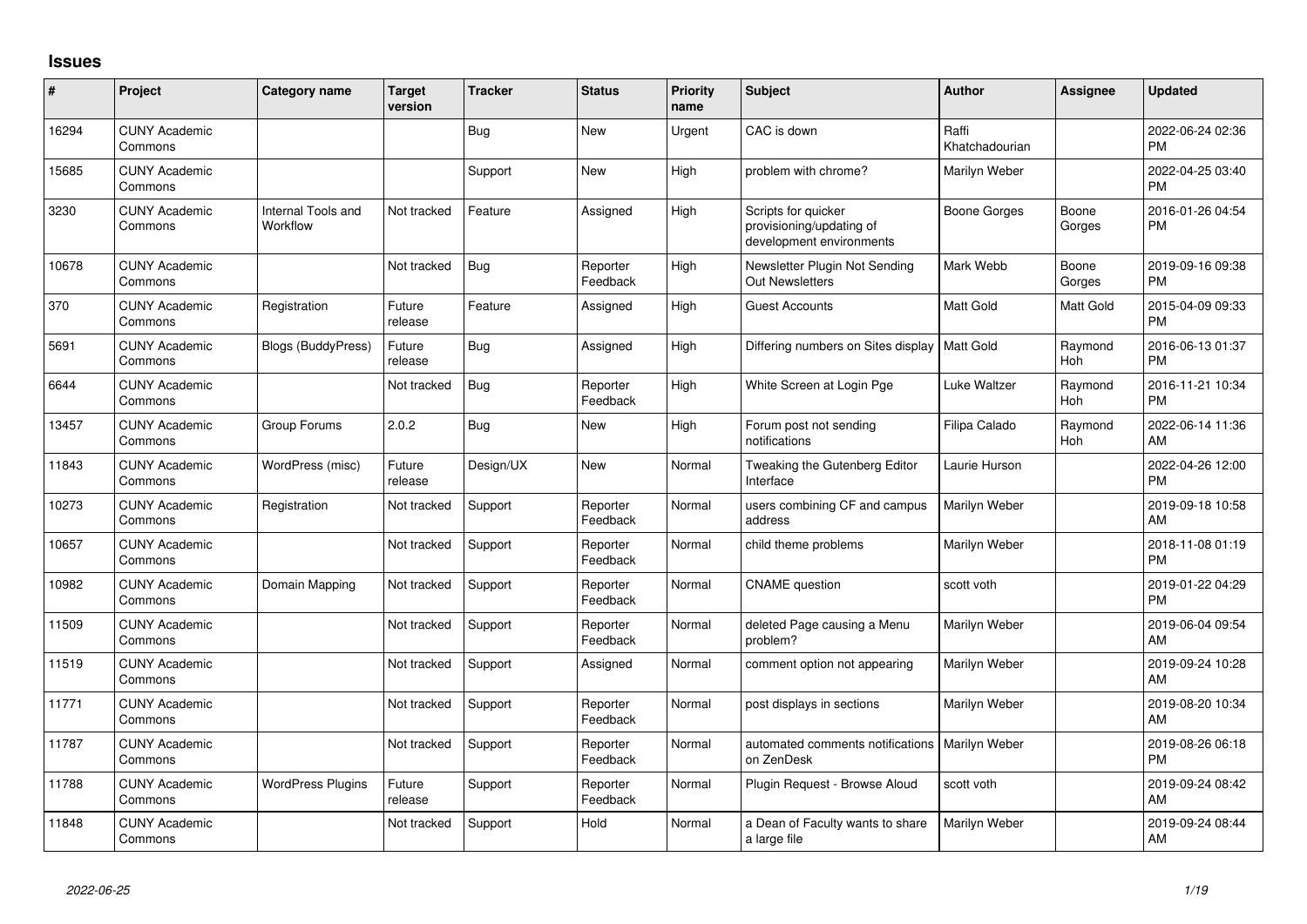| #     | Project                         | Category name             | <b>Target</b><br>version | <b>Tracker</b> | <b>Status</b>        | <b>Priority</b><br>name | <b>Subject</b>                                                    | <b>Author</b>        | <b>Assignee</b> | <b>Updated</b>                |
|-------|---------------------------------|---------------------------|--------------------------|----------------|----------------------|-------------------------|-------------------------------------------------------------------|----------------------|-----------------|-------------------------------|
| 12328 | <b>CUNY Academic</b><br>Commons |                           | Not tracked              | Support        | <b>New</b>           | Normal                  | Sign up Code for Non-CUNY<br>Faculty                              | Laurie Hurson        |                 | 2020-01-28 10:25<br>AM        |
| 12350 | <b>CUNY Academic</b><br>Commons | <b>Blogs (BuddyPress)</b> | Not tracked              | Support        | Reporter<br>Feedback | Normal                  | URL creation problem                                              | Marilyn Weber        |                 | 2020-02-03 11:27<br>AM        |
| 12352 | <b>CUNY Academic</b><br>Commons |                           | Not tracked              | Support        | <b>New</b>           | Normal                  | posts list" page builder block<br>option                          | Marilyn Weber        |                 | 2020-02-03 01:29<br><b>PM</b> |
| 13034 | <b>CUNY Academic</b><br>Commons |                           | Not tracked              | Support        | Reporter<br>Feedback | Normal                  | a site is asking people to join the<br>Commons to get a download  | Marilyn Weber        |                 | 2020-07-12 07:23<br>AM        |
| 13255 | <b>CUNY Academic</b><br>Commons |                           | Not tracked              | Support        | Reporter<br>Feedback | Normal                  | Accessibility problems                                            | Marilyn Weber        |                 | 2020-09-01 05:48<br><b>PM</b> |
| 13975 | <b>CUNY Academic</b><br>Commons | Social Paper              | Not tracked              | Support        | Reporter<br>Feedback | Normal                  | can't approve comments on<br>Social Paper paper                   | Marilyn Weber        |                 | 2021-02-12 09:33<br>AM        |
| 14074 | <b>CUNY Academic</b><br>Commons | WordPress (misc)          | Not tracked              | Support        | Reporter<br>Feedback | Normal                  | page password protection<br>problem                               | Marilyn Weber        |                 | 2021-03-02 11:03<br>AM        |
| 14398 | <b>CUNY Academic</b><br>Commons |                           | Not tracked              | Support        | Reporter<br>Feedback | Normal                  | Events plug-in notification<br>problem                            | Marilyn Weber        |                 | 2021-05-11 11:21<br>AM        |
| 14538 | <b>CUNY Academic</b><br>Commons |                           | Not tracked              | Support        | Reporter<br>Feedback | Normal                  | <b>Weebly To Commons</b>                                          | Laurie Hurson        |                 | 2021-09-14 10:47<br>AM        |
| 14784 | <b>CUNY Academic</b><br>Commons |                           |                          | Support        | Reporter<br>Feedback | Normal                  | User report of logo problem when<br>using Customizer theme        | Marilyn Weber        |                 | 2021-09-17 10:25<br>AM        |
| 14842 | <b>CUNY Academic</b><br>Commons |                           | Not tracked              | Support        | Reporter<br>Feedback | Normal                  | Question about widgets and block<br>editor                        | Gina Cherry          |                 | 2021-10-06 03:01<br><b>PM</b> |
| 14900 | <b>CUNY Academic</b><br>Commons |                           | Not tracked              | Support        | Reporter<br>Feedback | Normal                  | previous theme?                                                   | Marilyn Weber        |                 | 2021-10-25 10:31<br>AM        |
| 14911 | <b>CUNY Academic</b><br>Commons | <b>WordPress Themes</b>   | Not tracked              | Support        | <b>New</b>           | Normal                  | Twentytwentyone theme                                             | Marilyn Weber        |                 | 2021-10-28 10:37<br>AM        |
| 15045 | <b>CUNY Academic</b><br>Commons |                           |                          | Support        | <b>New</b>           | Normal                  | no result for KCeL in the search<br>box on the commons            | Marilyn Weber        |                 | 2021-12-10 11:29<br>AM        |
| 15169 | <b>CUNY Academic</b><br>Commons |                           | 2.0.2                    | Support        | Reporter<br>Feedback | Normal                  | new Prelude website zipfiles for<br>custom theme and other files. | Marilyn Weber        |                 | 2022-06-14 11:36<br>AM        |
| 15176 | <b>CUNY Academic</b><br>Commons |                           | Not tracked              | Support        | Reporter<br>Feedback | Normal                  | Archiving Q Writing & Old<br>Wordpress Sites on the Commons       | Laurie Hurson        |                 | 2022-02-08 10:28<br>AM        |
| 15260 | <b>CUNY Academic</b><br>Commons |                           |                          | Support        | Reporter<br>Feedback | Normal                  | Diacritical markings   European<br><b>Stages</b>                  | Marilyn Weber        |                 | 2022-02-04 08:16<br>AM        |
| 15370 | <b>CUNY Academic</b><br>Commons |                           |                          | Support        | Reporter<br>Feedback | Normal                  | All-in-One Event Calendar?                                        | Marilyn Weber        |                 | 2022-02-17 11:03<br>AM        |
| 15565 | <b>CUNY Academic</b><br>Commons |                           |                          | Support        | <b>New</b>           | Normal                  | Events - send updates to an email<br>listserv                     | <b>Marilyn Weber</b> |                 | 2022-03-10 01:06<br>PM        |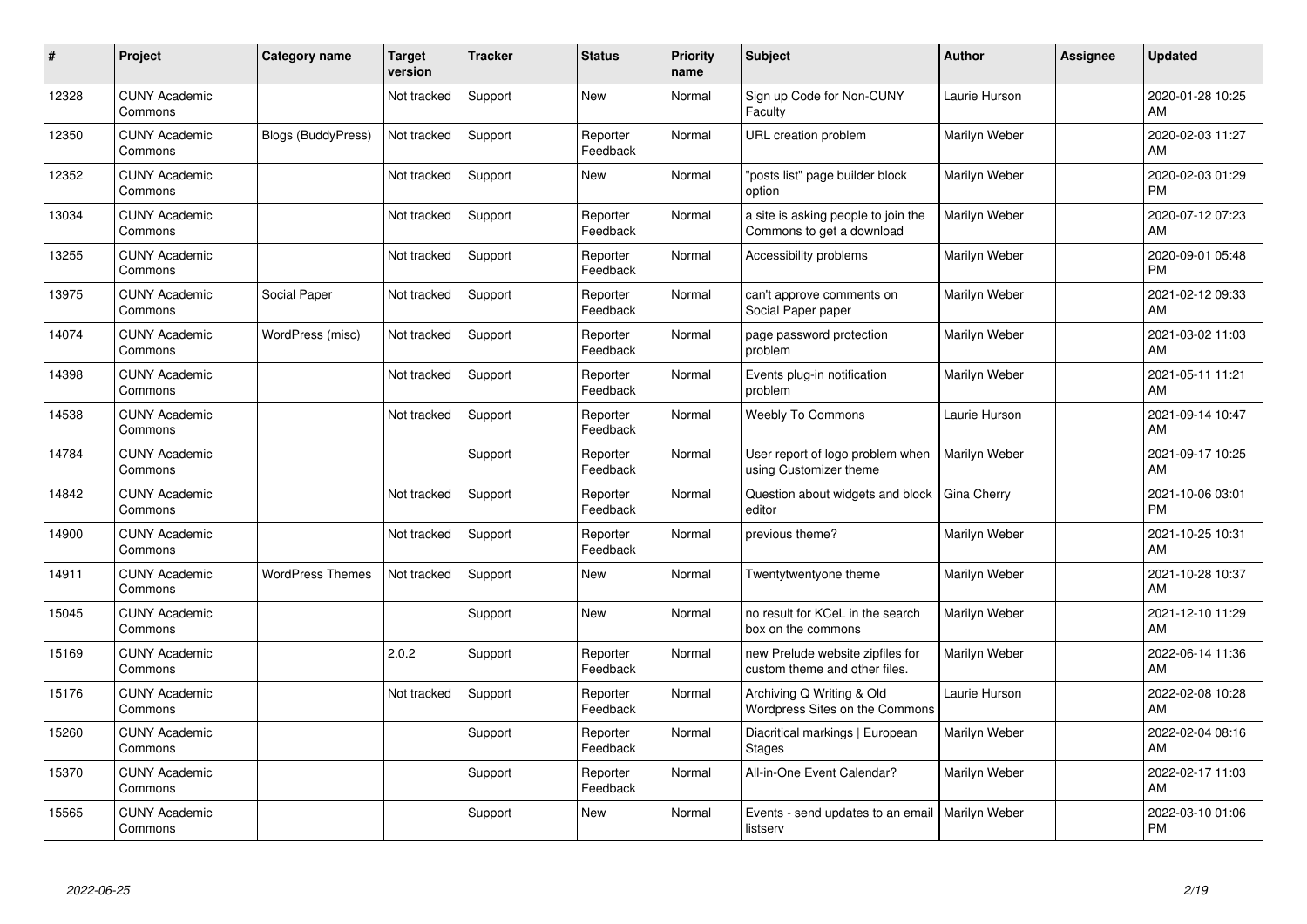| #     | Project                         | <b>Category name</b>       | <b>Target</b><br>version | <b>Tracker</b> | <b>Status</b>        | <b>Priority</b><br>name | <b>Subject</b>                                                           | <b>Author</b>           | <b>Assignee</b> | <b>Updated</b>                |
|-------|---------------------------------|----------------------------|--------------------------|----------------|----------------------|-------------------------|--------------------------------------------------------------------------|-------------------------|-----------------|-------------------------------|
| 15655 | <b>CUNY Academic</b><br>Commons |                            | 2.0.2                    | Support        | Reporter<br>Feedback | Normal                  | Event Aggregator plugin?                                                 | Marilyn Weber           |                 | 2022-06-14 11:36<br>AM        |
| 15816 | <b>CUNY Academic</b><br>Commons |                            | Not tracked              | Support        | New                  | Normal                  | slow loading at SPS                                                      | Marilyn Weber           |                 | 2022-04-05 01:26<br>PM        |
| 16099 | <b>CUNY Academic</b><br>Commons |                            |                          | Support        | Reporter<br>Feedback | Normal                  | request for Newsletter Glue                                              | Marilyn Weber           |                 | 2022-05-13 12:14<br><b>PM</b> |
| 364   | <b>CUNY Academic</b><br>Commons | <b>WordPress Plugins</b>   | Future<br>release        | Feature        | <b>New</b>           | Normal                  | <b>Bulletin Board</b>                                                    | <b>Matt Gold</b>        |                 | 2015-01-05 08:50<br><b>PM</b> |
| 5199  | <b>CUNY Academic</b><br>Commons | Social Paper               | Future<br>release        | Feature        | <b>New</b>           | Normal                  | add tables to the SP editor                                              | Marilyn Weber           |                 | 2016-10-24 11:27<br>AM        |
| 5205  | <b>CUNY Academic</b><br>Commons | Social Paper               | Future<br>release        | Feature        | <b>New</b>           | Normal                  | Social Paper folders                                                     | Marilyn Weber           |                 | 2016-02-11 10:24<br><b>PM</b> |
| 5489  | <b>CUNY Academic</b><br>Commons | Social Paper               | Future<br>release        | Feature        | <b>New</b>           | Normal                  | Asc/desc sorting for Social Paper<br>directories                         | <b>Boone Gorges</b>     |                 | 2016-04-21 10:06<br><b>PM</b> |
| 5992  | <b>CUNY Academic</b><br>Commons | <b>Email Notifications</b> | Future<br>release        | Feature        | <b>New</b>           | Normal                  | Changing the From line of<br>autogenerated blog emails                   | Marilyn Weber           |                 | 2018-09-27 05:19<br><b>PM</b> |
| 6332  | <b>CUNY Academic</b><br>Commons | WordPress (misc)           | Future<br>release        | Feature        | <b>New</b>           | Normal                  | Allow uploaded files to be marked<br>as private in an ad hoc way         | <b>Boone Gorges</b>     |                 | 2016-10-17 11:41<br><b>PM</b> |
| 9720  | <b>CUNY Academic</b><br>Commons | Authentication             | Future<br>release        | Feature        | <b>New</b>           | Normal                  | The Commons should be an<br>oAuth provider                               | Boone Gorges            |                 | 2019-03-01 02:04<br><b>PM</b> |
| 10380 | <b>CUNY Academic</b><br>Commons | WordPress (misc)           | Future<br>release        | Feature        | In Progress          | Normal                  | Remove blacklisted plugins                                               | Boone Gorges            |                 | 2022-04-26 12:00<br><b>PM</b> |
| 11077 | <b>CUNY Academic</b><br>Commons | Events                     | Not tracked              | Feature        | Reporter<br>Feedback | Normal                  | Show event category description<br>in event list view                    | Raffi<br>Khatchadourian |                 | 2019-02-12 10:38<br><b>PM</b> |
| 11131 | <b>CUNY Academic</b><br>Commons |                            | Future<br>release        | Feature        | Reporter<br>Feedback | Normal                  | Image Annotation Plugins                                                 | Laurie Hurson           |                 | 2019-02-26 11:33<br>AM        |
| 11860 | <b>CUNY Academic</b><br>Commons | Registration               | Future<br>release        | Feature        | <b>New</b>           | Normal                  | <b>Ensure Students Are Aware They</b><br>Can Use Aliases At Registration | scott voth              |                 | 2019-09-24 08:46<br>AM        |
| 13048 | <b>CUNY Academic</b><br>Commons | Shortcodes and<br>embeds   | Future<br>release        | Feature        | <b>New</b>           | Normal                  | Jupyter Notebooks support                                                | Boone Gorges            |                 | 2020-07-14 11:46<br>AM        |
| 13650 | <b>CUNY Academic</b><br>Commons | Group Library              | Future<br>release        | Feature        | <b>New</b>           | Normal                  | Forum Attachments in Group<br>Library                                    | Laurie Hurson           |                 | 2021-11-19 12:30<br><b>PM</b> |
| 15613 | <b>CUNY Academic</b><br>Commons |                            | 2.0.2                    | Feature        | Reporter<br>Feedback | Normal                  | Adding "Passster" plugin                                                 | Laurie Hurson           |                 | 2022-06-14 11:36<br>AM        |
| 15923 | <b>CUNY Academic</b><br>Commons |                            | Not tracked              | Feature        | Reporter<br>Feedback | Normal                  | <b>Bellows Plugin Adjustments</b>                                        | Laurie Hurson           |                 | 2022-04-20 10:10<br>AM        |
| 16290 | <b>CUNY Academic</b><br>Commons |                            |                          | Feature        | Reporter<br>Feedback | Normal                  | Add Table Of Contents Block<br>plug-in                                   | Raffi<br>Khatchadourian |                 | 2022-06-24 10:26<br>AM        |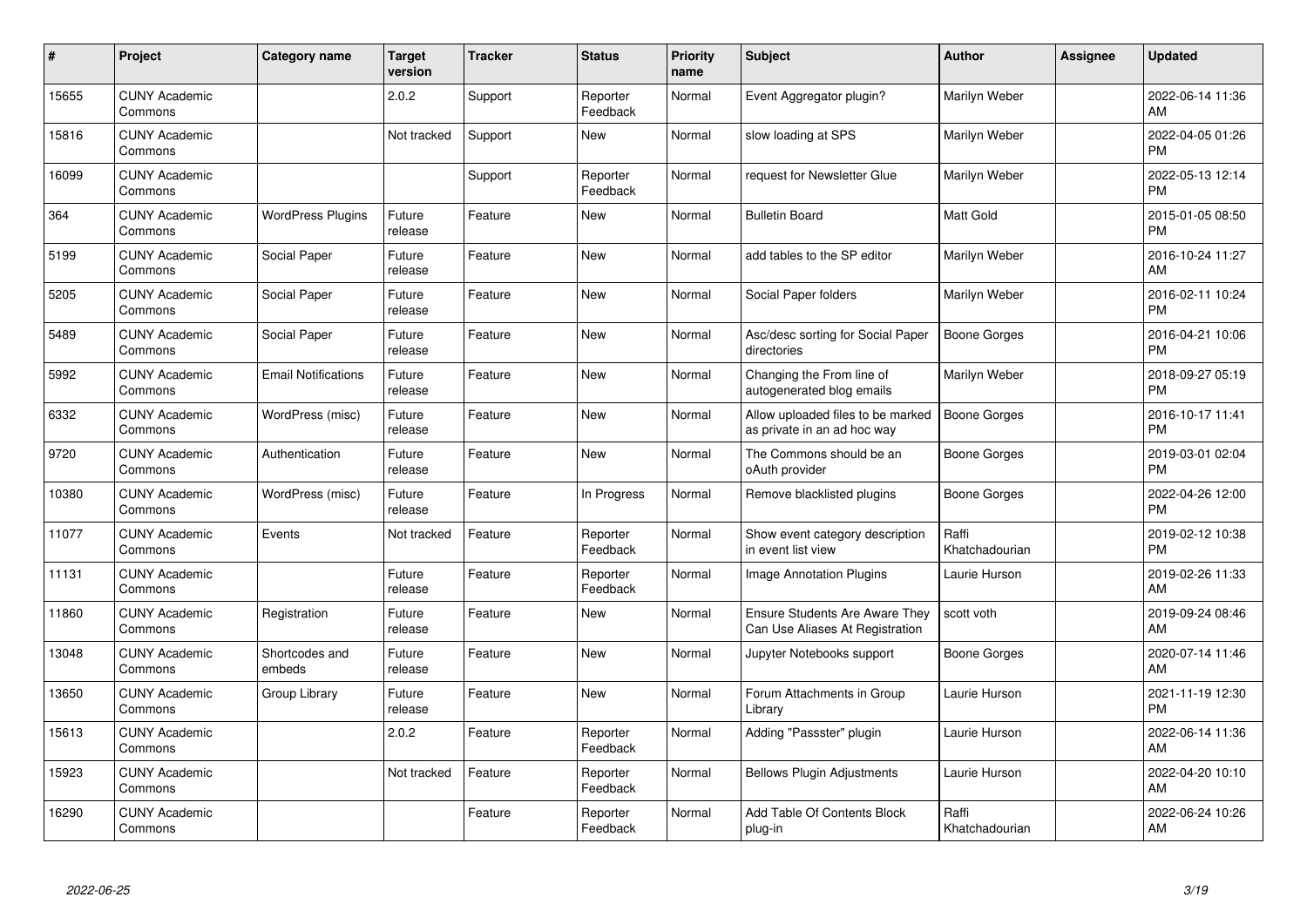| $\pmb{\sharp}$ | Project                         | <b>Category name</b>     | <b>Target</b><br>version | <b>Tracker</b> | <b>Status</b>        | <b>Priority</b><br>name | <b>Subject</b>                                                                                               | Author                  | <b>Assignee</b> | <b>Updated</b>                |
|----------------|---------------------------------|--------------------------|--------------------------|----------------|----------------------|-------------------------|--------------------------------------------------------------------------------------------------------------|-------------------------|-----------------|-------------------------------|
| 5488           | <b>CUNY Academic</b><br>Commons | Social Paper             | Future<br>release        | <b>Bug</b>     | <b>New</b>           | Normal                  | Add a "last edited by" field to<br>Social Paper group directories                                            | <b>Boone Gorges</b>     |                 | 2016-04-21 10:05<br><b>PM</b> |
| 6755           | <b>CUNY Academic</b><br>Commons | WordPress (misc)         | Future<br>release        | Bug            | <b>New</b>           | Normal                  | Cannot Deactivate Plugin                                                                                     | Laura Kane              |                 | 2016-11-16 01:12<br><b>PM</b> |
| 10769          | <b>CUNY Academic</b><br>Commons | <b>WordPress Themes</b>  | Not tracked              | <b>Bug</b>     | Reporter<br>Feedback | Normal                  | 2011 Theme Sidebar                                                                                           | Mark Webb               |                 | 2018-12-04 04:09<br><b>PM</b> |
| 11024          | <b>CUNY Academic</b><br>Commons | WordPress (misc)         | Future<br>release        | Bug            | <b>New</b>           | Normal                  | Subsites should not show "you<br>should update your .htaccess<br>now" notice after permalink<br>setting save | Boone Gorges            |                 | 2019-01-28 01:35<br><b>PM</b> |
| 11120          | <b>CUNY Academic</b><br>Commons | <b>WordPress Plugins</b> | Not tracked              | <b>Bug</b>     | Reporter<br>Feedback | Normal                  | Events Manager Events Not<br>Showing Up                                                                      | Mark Webb               |                 | 2019-02-27 04:10<br><b>PM</b> |
| 11392          | <b>CUNY Academic</b><br>Commons |                          | Future<br>release        | <b>Bug</b>     | <b>New</b>           | Normal                  | Migrate users away from<br><b>StatPress</b>                                                                  | <b>Boone Gorges</b>     |                 | 2019-04-23 03:53<br>PM        |
| 11415          | <b>CUNY Academic</b><br>Commons | <b>WordPress Plugins</b> | Not tracked              | <b>Bug</b>     | Reporter<br>Feedback | Normal                  | Blog Subscriptions in Jetpack                                                                                | Laurie Hurson           |                 | 2019-05-14 10:34<br>AM        |
| 11556          | <b>CUNY Academic</b><br>Commons | Courses                  | Not tracked              | <b>Bug</b>     | Reporter<br>Feedback | Normal                  | Instructor name given in course<br>listing                                                                   | Tom Harbison            |                 | 2019-06-25 04:12<br>PM        |
| 12198          | <b>CUNY Academic</b><br>Commons |                          | Not tracked              | <b>Bug</b>     | Reporter<br>Feedback | Normal                  | Duplicate listing in My Sites                                                                                | Tom Harbison            |                 | 2019-12-09 05:50<br><b>PM</b> |
| 12360          | <b>CUNY Academic</b><br>Commons | <b>WordPress Themes</b>  | Not tracked              | <b>Bug</b>     | Reporter<br>Feedback | Normal                  | site just says "DANTE We are<br>currently in maintenance mode,<br>please check back shortly."                | Marilyn Weber           |                 | 2020-02-04 12:13<br><b>PM</b> |
| 12436          | <b>CUNY Academic</b><br>Commons |                          | Not tracked              | <b>Bug</b>     | Assigned             | Normal                  | Nightly system downtime                                                                                      | <b>Boone Gorges</b>     |                 | 2020-08-01 09:30<br>AM        |
| 12573          | <b>CUNY Academic</b><br>Commons | <b>WordPress Plugins</b> | Future<br>release        | <b>Bug</b>     | <b>New</b>           | Normal                  | CommentPress Core Issues                                                                                     | scott voth              |                 | 2020-03-24 04:32<br><b>PM</b> |
| 14629          | <b>CUNY Academic</b><br>Commons |                          | Not tracked              | <b>Bug</b>     | Reporter<br>Feedback | Normal                  | Possible Post Order Bug?                                                                                     | <b>Syelle Graves</b>    |                 | 2021-09-14 10:47<br>AM        |
| 14792          | <b>CUNY Academic</b><br>Commons |                          |                          | Bug            | <b>New</b>           | Normal                  | Inconsistent email notifications<br>from gravity forms                                                       | Raffi<br>Khatchadourian |                 | 2021-10-04 01:50<br><b>PM</b> |
| 14936          | <b>CUNY Academic</b><br>Commons |                          |                          | <b>Bug</b>     | New                  | Normal                  | Commons websites blocked by<br>SPS campus network                                                            | Laurie Hurson           |                 | 2021-11-03 03:57<br><b>PM</b> |
| 14940          | <b>CUNY Academic</b><br>Commons |                          |                          | Bug            | <b>New</b>           | Normal                  | Discrepancy between Commons<br>profile "sites" and actual # of sites                                         | Laurie Hurson           |                 | 2021-11-08 11:09<br>AM        |
| 15757          | <b>CUNY Academic</b><br>Commons |                          |                          | Bug            | <b>New</b>           | Normal                  | Members # do not match                                                                                       | Laurie Hurson           |                 | 2022-03-30 04:52<br><b>PM</b> |
| 16255          | <b>CUNY Academic</b><br>Commons | WordPress (misc)         |                          | <b>Bug</b>     | <b>New</b>           | Normal                  | Need to define 'MULTISITE'<br>constant in wp-config.php                                                      | Raymond Hoh             |                 | 2022-06-19 09:31<br>AM        |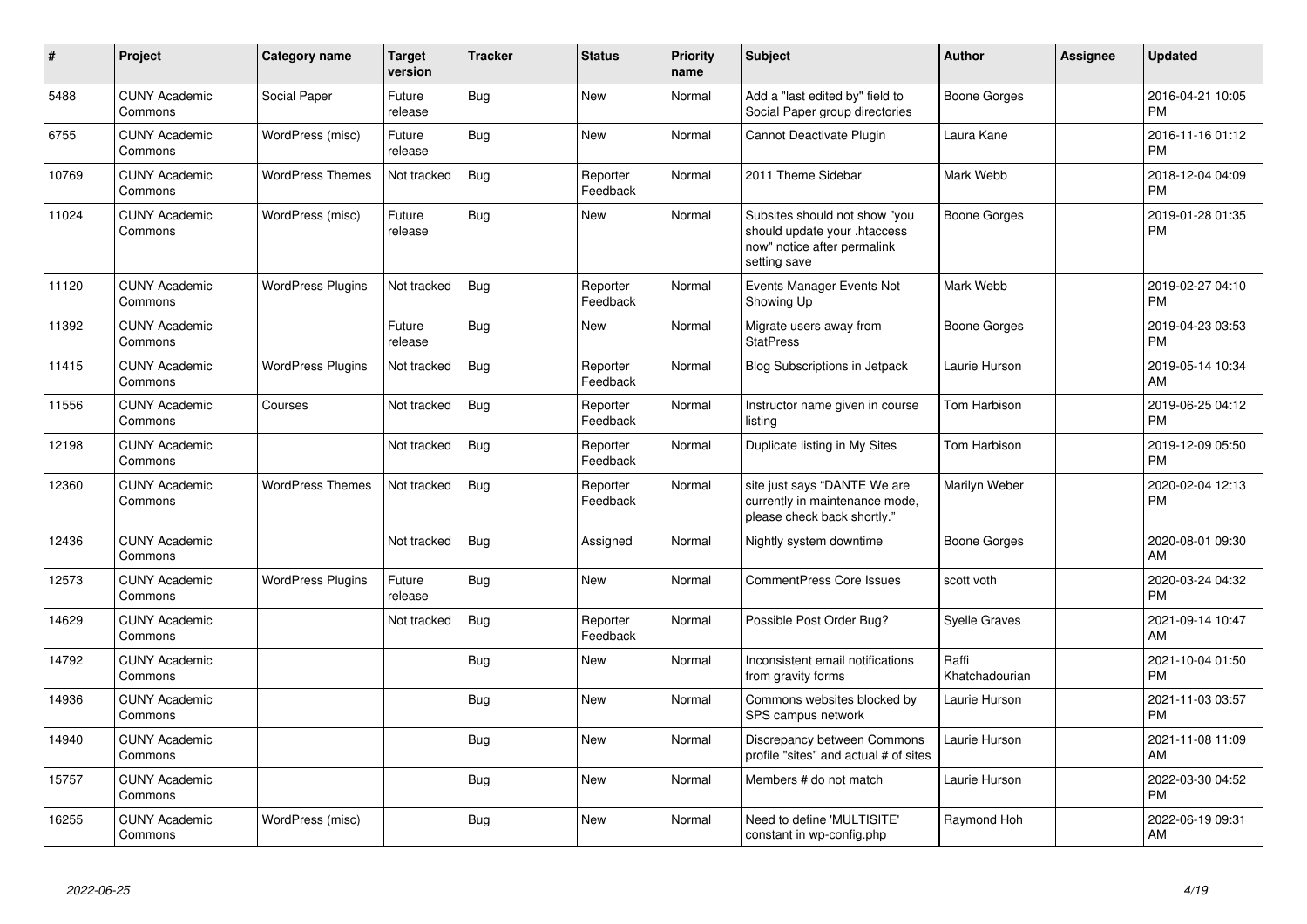| #     | Project                         | <b>Category name</b>     | Target<br>version | <b>Tracker</b> | <b>Status</b>        | <b>Priority</b><br>name | <b>Subject</b>                                                                    | <b>Author</b>           | <b>Assignee</b>   | <b>Updated</b>                |
|-------|---------------------------------|--------------------------|-------------------|----------------|----------------------|-------------------------|-----------------------------------------------------------------------------------|-------------------------|-------------------|-------------------------------|
| 11968 | JustPublics@365<br>MediaCamp    |                          |                   | Feature        | <b>New</b>           | Normal                  | Nanoscience Retractable Display<br>Unit                                           | Donald Cherry           | Bonnie<br>Eissner | 2021-02-19 08:50<br>AM        |
| 4592  | <b>CUNY Academic</b><br>Commons | Events                   | Future<br>release | Design/UX      | <b>New</b>           | Normal                  | Event Creation - Venue Dropdown<br>Slow                                           | Samantha Raddatz        | Boone<br>Gorges   | 2015-09-14 04:56<br><b>PM</b> |
| 4903  | <b>CUNY Academic</b><br>Commons | Events                   | Future<br>release | Design/UX      | Assigned             | Normal                  | Improving visual appearance of<br>event calendars                                 | <b>Matt Gold</b>        | Boone<br>Gorges   | 2016-10-13 11:51<br>AM        |
| 5182  | <b>CUNY Academic</b><br>Commons | Social Paper             | Future<br>release | Design/UX      | New                  | Normal                  | 'Publishing" a private paper on<br>social paper?                                  | Raffi<br>Khatchadourian | Boone<br>Gorges   | 2016-10-13 04:12<br><b>PM</b> |
| 15210 | <b>CUNY Academic</b><br>Commons | Analytics                | Not tracked       | Design/UX      | <b>New</b>           | Normal                  | Google Analytics improvements                                                     | Colin McDonald          | Boone<br>Gorges   | 2022-05-24 10:47<br>AM        |
| 6014  | <b>CUNY Academic</b><br>Commons | Publicity                | Future<br>release | Publicity      | Reporter<br>Feedback | Normal                  | Google search listing                                                             | <b>Matt Gold</b>        | Boone<br>Gorges   | 2016-09-21 03:48<br><b>PM</b> |
| 14504 | <b>CUNY Academic</b><br>Commons |                          | Not tracked       | Publicity      | Reporter<br>Feedback | Normal                  | Adding showcases to home page<br>menu                                             | Laurie Hurson           | Boone<br>Gorges   | 2022-01-19 03:26<br><b>PM</b> |
| 9207  | <b>CUNY Academic</b><br>Commons |                          | Future<br>release | Support        | Reporter<br>Feedback | Normal                  | display dashboards made in<br>Tableau?                                            | Marilyn Weber           | Boone<br>Gorges   | 2018-04-10 10:42<br>AM        |
| 9211  | <b>CUNY Academic</b><br>Commons | <b>WordPress Plugins</b> | Future<br>release | Support        | Reporter<br>Feedback | Normal                  | Auto-Role Setting in Forum Plugin   Luke Waltzer<br><b>Causing Some Confusion</b> |                         | Boone<br>Gorges   | 2018-03-13 11:44<br>AM        |
| 9941  | <b>CUNY Academic</b><br>Commons | Wiki                     | Not tracked       | Support        | Assigned             | Normal                  | Wiki functionality                                                                | <b>Matt Gold</b>        | Boone<br>Gorges   | 2018-06-26 10:57<br>AM        |
| 11386 | <b>CUNY Academic</b><br>Commons | WordPress - Media        | Not tracked       | Support        | Reporter<br>Feedback | Normal                  | disappearing images                                                               | scott voth              | Boone<br>Gorges   | 2019-05-14 10:32<br>AM        |
| 11449 | <b>CUNY Academic</b><br>Commons | WordPress - Media        | Not tracked       | Support        | Reporter<br>Feedback | Normal                  | Cloning Media Library for JITP<br>from Staging to Production Site                 | Patrick DeDauw          | Boone<br>Gorges   | 2019-05-13 12:00<br><b>PM</b> |
| 11496 | <b>CUNY Academic</b><br>Commons | <b>Public Portfolio</b>  | 1.15.2            | Support        | New                  | Normal                  | Replace Twitter Icon on Member<br>Portfolio page                                  | scott voth              | Boone<br>Gorges   | 2019-06-06 01:03<br><b>PM</b> |
| 15767 | <b>CUNY Academic</b><br>Commons | WordPress (misc)         |                   | Support        | <b>New</b>           | Normal                  | Site loading slowly                                                               | scott voth              | Boone<br>Gorges   | 2022-04-04 08:56<br><b>PM</b> |
| 287   | <b>CUNY Academic</b><br>Commons | WordPress (misc)         | Future<br>release | Feature        | Assigned             | Normal                  | Create troubleshooting tool for<br>account sign-up                                | <b>Matt Gold</b>        | Boone<br>Gorges   | 2015-11-09 06:17<br><b>PM</b> |
| 377   | <b>CUNY Academic</b><br>Commons | BuddyPress (misc)        | Future<br>release | Feature        | Assigned             | Normal                  | Like buttons                                                                      | <b>Matt Gold</b>        | Boone<br>Gorges   | 2010-11-16 05:13<br><b>PM</b> |
| 435   | <b>CUNY Academic</b><br>Commons | BuddyPress (misc)        | Future<br>release | Feature        | Assigned             | Normal                  | Include Avatar Images in Forum<br><b>Post Notification Emails</b>                 | <b>Matt Gold</b>        | Boone<br>Gorges   | 2010-12-08 12:40<br><b>PM</b> |
| 500   | <b>CUNY Academic</b><br>Commons | BuddyPress (misc)        | Future<br>release | Feature        | Assigned             | Normal                  | <b>Export Group Data</b>                                                          | Matt Gold               | Boone<br>Gorges   | 2010-12-19 12:09<br><b>PM</b> |
| 554   | <b>CUNY Academic</b><br>Commons | BuddyPress (misc)        | Future<br>release | Feature        | Assigned             | Normal                  | Add Trackback notifications to<br>site-wide activity feed                         | <b>Matt Gold</b>        | Boone<br>Gorges   | 2015-11-09 06:19<br><b>PM</b> |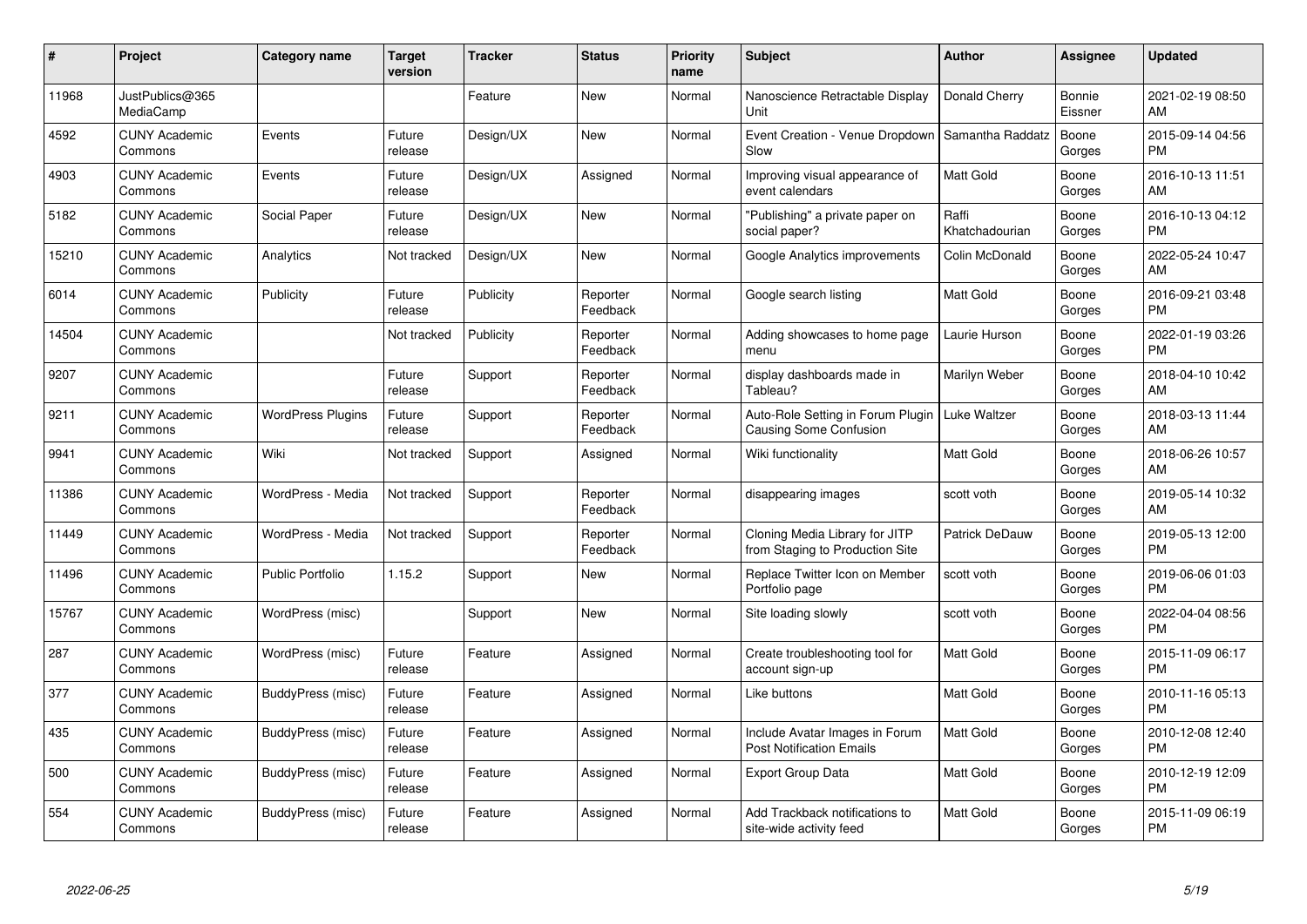| #    | Project                         | <b>Category name</b>     | <b>Target</b><br>version | <b>Tracker</b> | <b>Status</b> | <b>Priority</b><br>name | Subject                                                                        | Author              | <b>Assignee</b> | <b>Updated</b>                |
|------|---------------------------------|--------------------------|--------------------------|----------------|---------------|-------------------------|--------------------------------------------------------------------------------|---------------------|-----------------|-------------------------------|
| 585  | <b>CUNY Academic</b><br>Commons | Group Forums             | Future<br>release        | Feature        | Assigned      | Normal                  | Merge Forum Topics                                                             | Sarah Morgano       | Boone<br>Gorges | 2011-07-06 04:11<br>PM        |
| 599  | <b>CUNY Academic</b><br>Commons | BuddyPress (misc)        | Future<br>release        | Feature        | Assigned      | Normal                  | Consider adding rating plugins for<br>BuddyPress/BBPress                       | <b>Matt Gold</b>    | Boone<br>Gorges | 2011-08-22 06:50<br><b>PM</b> |
| 618  | <b>CUNY Academic</b><br>Commons | <b>BuddyPress Docs</b>   | Future<br>release        | Feature        | Assigned      | Normal                  | <b>BuddyPress Docs: export formats</b>                                         | <b>Boone Gorges</b> | Boone<br>Gorges | 2015-11-09 05:38<br>PM        |
| 635  | <b>CUNY Academic</b><br>Commons | BuddyPress (misc)        | Future<br>release        | Feature        | Assigned      | Normal                  | Big Blue Button -<br>Videoconferencing in Groups and<br><b>Blogs</b>           | <b>Matt Gold</b>    | Boone<br>Gorges | 2011-03-14 03:24<br>PM        |
| 658  | <b>CUNY Academic</b><br>Commons | <b>WordPress Plugins</b> | Future<br>release        | Feature        | Assigned      | Normal                  | Rebulid Sitewide Tag Suggestion                                                | <b>Matt Gold</b>    | Boone<br>Gorges | 2015-01-05 08:47<br>PM        |
| 1422 | <b>CUNY Academic</b><br>Commons | <b>BuddyPress Docs</b>   | Future<br>release        | Feature        | Assigned      | Normal                  | Make "created Doc" activity icons<br>non-mini                                  | <b>Boone Gorges</b> | Boone<br>Gorges | 2015-11-09 05:48<br>PM        |
| 1460 | <b>CUNY Academic</b><br>Commons | Analytics                | Future<br>release        | Feature        | Assigned      | Normal                  | Update System Report                                                           | <b>Brian Foote</b>  | Boone<br>Gorges | 2015-11-09 06:13<br>PM        |
| 1508 | <b>CUNY Academic</b><br>Commons | WordPress (misc)         | Future<br>release        | Feature        | Assigned      | Normal                  | Share login cookies across<br>mapped domains                                   | <b>Boone Gorges</b> | Boone<br>Gorges | 2012-07-02 12:12<br>PM        |
| 1744 | <b>CUNY Academic</b><br>Commons | <b>BuddyPress Docs</b>   | Future<br>release        | Feature        | Assigned      | Normal                  | Spreadsheet-style Docs                                                         | <b>Boone Gorges</b> | Boone<br>Gorges | 2015-11-09 06:13<br><b>PM</b> |
| 1888 | <b>CUNY Academic</b><br>Commons | Home Page                | Future<br>release        | Feature        | Assigned      | Normal                  | Refactor BP MPO Activity Filter to<br>support proper pagination                | Sarah Morgano       | Boone<br>Gorges | 2014-05-01 07:11<br><b>PM</b> |
| 2523 | <b>CUNY Academic</b><br>Commons | <b>BuddyPress Docs</b>   | Future<br>release        | Feature        | Assigned      | Normal                  | Allow Users to Upload Images to<br><b>BP</b> Docs                              | Matt Gold           | Boone<br>Gorges | 2015-11-09 06:14<br><b>PM</b> |
| 2753 | <b>CUNY Academic</b><br>Commons | <b>Public Portfolio</b>  | Future<br>release        | Feature        | New           | Normal                  | Create actual actual tagification in<br>academic interests and other<br>fields | Micki Kaufman       | Boone<br>Gorges | 2015-01-05 08:52<br>PM        |
| 3002 | <b>CUNY Academic</b><br>Commons | Search                   | Future<br>release        | Feature        | Assigned      | Normal                  | Overhaul CAC search by using<br>external search appliance                      | <b>Boone Gorges</b> | Boone<br>Gorges | 2020-07-15 03:05<br><b>PM</b> |
| 3042 | <b>CUNY Academic</b><br>Commons | Public Portfolio         | Future<br>release        | Feature        | Assigned      | Normal                  | Browsing member interests                                                      | Matt Gold           | Boone<br>Gorges | 2015-03-21 09:04<br><b>PM</b> |
| 3193 | <b>CUNY Academic</b><br>Commons | Group Forums             | Future<br>release        | Feature        | Assigned      | Normal                  | bbPress 2.x dynamic roles and<br><b>RBE</b>                                    | <b>Boone Gorges</b> | Boone<br>Gorges | 2014-09-30 01:30<br><b>PM</b> |
| 3220 | <b>CUNY Academic</b><br>Commons | <b>Public Portfolio</b>  | Future<br>release        | Feature        | Assigned      | Normal                  | Add indent/outdent option to<br>Formatting Buttons on Profile<br>Page          | Matt Gold           | Boone<br>Gorges | 2014-05-21 10:39<br>PM        |
| 3308 | <b>CUNY Academic</b><br>Commons | Group Invitations        | Future<br>release        | Feature        | Assigned      | Normal                  | Allow members to rescind group<br>invitations                                  | Matt Gold           | Boone<br>Gorges | 2015-04-01 08:53<br><b>PM</b> |
| 3475 | <b>CUNY Academic</b><br>Commons | Events                   | Future<br>release        | Feature        | Assigned      | Normal                  | Request to add plugin to<br>streamline room<br>booking/appointment booking     | Naomi Barrettara    | Boone<br>Gorges | 2014-12-01 05:14<br>PM        |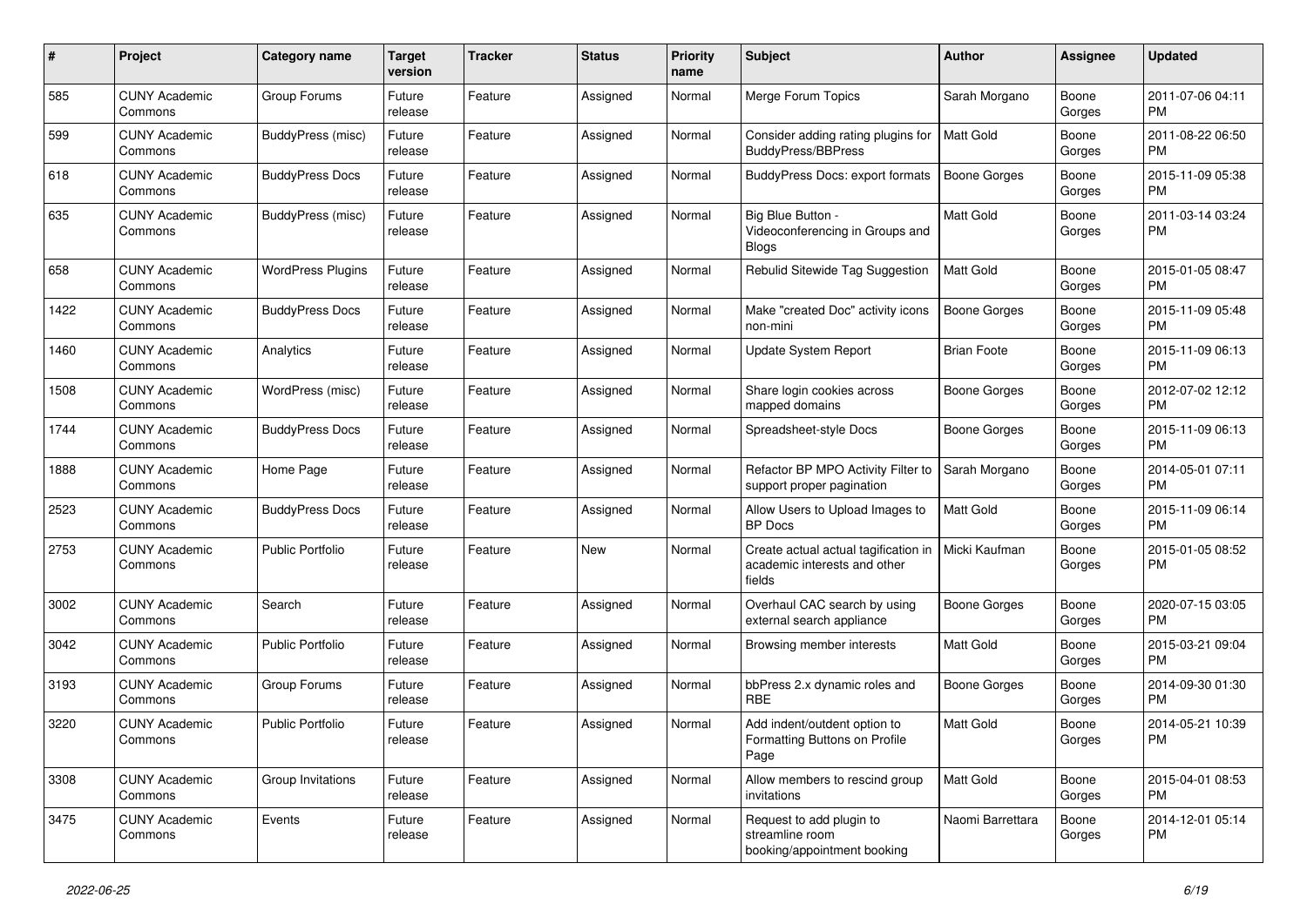| #     | Project                         | <b>Category name</b>      | Target<br>version | <b>Tracker</b> | <b>Status</b>        | <b>Priority</b><br>name | <b>Subject</b>                                                                             | <b>Author</b>       | <b>Assignee</b> | <b>Updated</b>                |
|-------|---------------------------------|---------------------------|-------------------|----------------|----------------------|-------------------------|--------------------------------------------------------------------------------------------|---------------------|-----------------|-------------------------------|
| 3580  | <b>CUNY Academic</b><br>Commons | Group Blogs               | Future<br>release | Feature        | New                  | Normal                  | Multiple blogs per group                                                                   | Boone Gorges        | Boone<br>Gorges | 2018-02-20 02:02<br><b>PM</b> |
| 3759  | <b>CUNY Academic</b><br>Commons | WordPress (misc)          | Future<br>release | Feature        | Assigned             | Normal                  | Review Interface for Adding Users   Matt Gold<br>to Blogs                                  |                     | Boone<br>Gorges | 2015-03-24 05:52<br><b>PM</b> |
| 3768  | <b>CUNY Academic</b><br>Commons | <b>Public Portfolio</b>   | Future<br>release | Feature        | Assigned             | Normal                  | Institutions/Past positions on<br>public portfolios                                        | <b>Matt Gold</b>    | Boone<br>Gorges | 2018-04-23 10:44<br>AM        |
| 4053  | <b>CUNY Academic</b><br>Commons | Events                    | Future<br>release | Feature        | Assigned             | Normal                  | Create new tab for past events                                                             | Matt Gold           | Boone<br>Gorges | 2015-05-12 02:10<br><b>PM</b> |
| 4238  | <b>CUNY Academic</b><br>Commons | Events                    | Future<br>release | Feature        | Assigned             | Normal                  | Copy Events to Other Groups?                                                               | Matt Gold           | Boone<br>Gorges | 2015-07-02 10:08<br>AM        |
| 4481  | <b>CUNY Academic</b><br>Commons | Events                    | Future<br>release | Feature        | New                  | Normal                  | Group admins/mods should have<br>the ability to unlink an event from<br>the group          | Boone Gorges        | Boone<br>Gorges | 2017-04-24 03:53<br><b>PM</b> |
| 4980  | <b>CUNY Academic</b><br>Commons | Home Page                 | Future<br>release | Feature        | Assigned             | Normal                  | <b>CAC Featured Content -- Adding</b><br>Randomization                                     | Matt Gold           | Boone<br>Gorges | 2016-12-12 03:01<br><b>PM</b> |
| 5234  | <b>CUNY Academic</b><br>Commons | Membership                | Future<br>release | Feature        | Assigned             | Normal                  | Write Unconfirmed patch for WP                                                             | <b>Boone Gorges</b> | Boone<br>Gorges | 2016-10-24 11:18<br>AM        |
| 5696  | <b>CUNY Academic</b><br>Commons | Events                    | Future<br>release | Feature        | Assigned             | Normal                  | Events Calendar - display options<br>calendar aggregation                                  | <b>Matt Gold</b>    | Boone<br>Gorges | 2016-10-13 11:44<br>AM        |
| 8756  | <b>CUNY Academic</b><br>Commons | Group Blogs               | Future<br>release | Feature        | Hold                 | Normal                  | Connect multiple blogs to one<br>group?                                                    | Matt Gold           | Boone<br>Gorges | 2017-09-30 10:42<br>AM        |
| 8835  | <b>CUNY Academic</b><br>Commons | Blogs (BuddyPress)        | Future<br>release | Feature        | New                  | Normal                  | Extend cuny is shortlinks to sites                                                         | Luke Waltzer        | Boone<br>Gorges | 2022-04-26 11:59<br>AM        |
| 8836  | <b>CUNY Academic</b><br>Commons | <b>Blogs (BuddyPress)</b> | Future<br>release | Feature        | Assigned             | Normal                  | Redesign site launch process                                                               | <b>Matt Gold</b>    | Boone<br>Gorges | 2019-10-03 02:49<br><b>PM</b> |
| 8900  | <b>CUNY Academic</b><br>Commons | Accessibility             | Future<br>release | Feature        | Assigned             | Normal                  | Look into tools to enforce<br>accessibility in WP environment                              | Matt Gold           | Boone<br>Gorges | 2022-04-26 11:59<br>AM        |
| 8901  | <b>CUNY Academic</b><br>Commons | Accessibility             | Future<br>release | Feature        | Assigned             | Normal                  | Theme analysis for accessibility                                                           | Matt Gold           | Boone<br>Gorges | 2022-04-26 11:59<br>AM        |
| 9895  | <b>CUNY Academic</b><br>Commons | Onboarding                | Future<br>release | Feature        | Assigned             | Normal                  | Add "Accept Invitation"<br>link/button/function to Group<br>and/or Site invitation emails? | Luke Waltzer        | Boone<br>Gorges | 2018-06-07 12:42<br><b>PM</b> |
| 9947  | <b>CUNY Academic</b><br>Commons | <b>WordPress Plugins</b>  | Future<br>release | Feature        | Reporter<br>Feedback | Normal                  | Install H5P quiz plugin                                                                    | <b>Matt Gold</b>    | Boone<br>Gorges | 2018-09-11 11:01<br>AM        |
| 10226 | <b>CUNY Academic</b><br>Commons | Courses                   | Future<br>release | Feature        | <b>New</b>           | Normal                  | Add "My Courses" to drop down<br>list                                                      | scott voth          | Boone<br>Gorges | 2021-11-19 12:42<br><b>PM</b> |
| 10368 | <b>CUNY Academic</b><br>Commons |                           | Future<br>release | Feature        | Assigned             | Normal                  | Use ORCID data to populate<br>academic profile page                                        | Stephen Francoeur   | Boone<br>Gorges | 2018-09-25 01:53<br><b>PM</b> |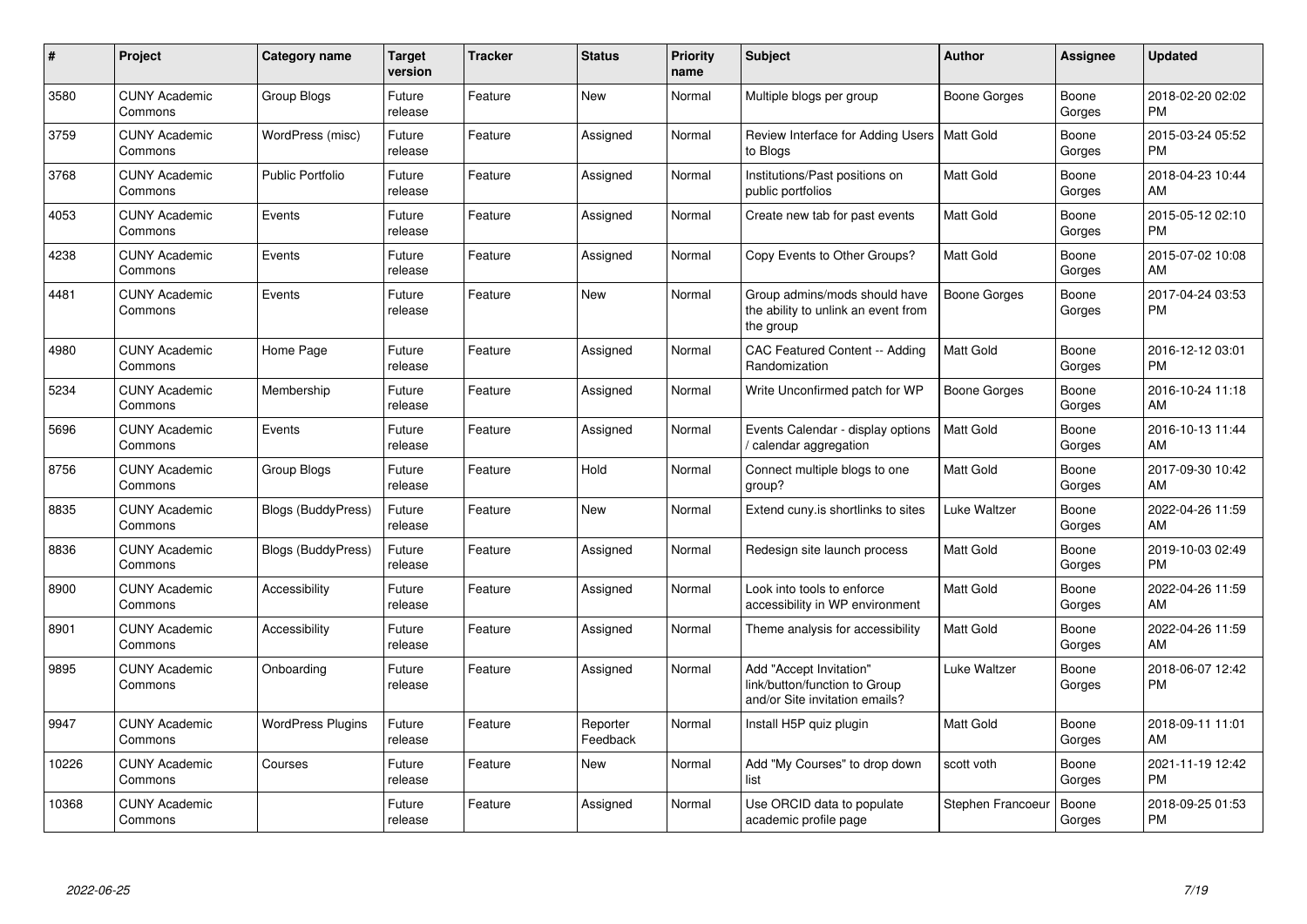| #     | Project                         | <b>Category name</b>       | <b>Target</b><br>version | <b>Tracker</b> | <b>Status</b>        | <b>Priority</b><br>name | <b>Subject</b>                                                                                | <b>Author</b>       | <b>Assignee</b> | <b>Updated</b>                |
|-------|---------------------------------|----------------------------|--------------------------|----------------|----------------------|-------------------------|-----------------------------------------------------------------------------------------------|---------------------|-----------------|-------------------------------|
| 11531 | <b>CUNY Academic</b><br>Commons | Events                     | Future<br>release        | Feature        | <b>New</b>           | Normal                  | Main Events calendar should<br>include non-public events that<br>user has access to           | scott voth          | Boone<br>Gorges | 2019-06-11 10:00<br>AM        |
| 11945 | <b>CUNY Academic</b><br>Commons | Reckoning                  | Future<br>release        | Feature        | Reporter<br>Feedback | Normal                  | Add Comments bubble to<br>Reckoning views                                                     | <b>Boone Gorges</b> | Boone<br>Gorges | 2019-11-12 05:14<br><b>PM</b> |
| 12042 | <b>CUNY Academic</b><br>Commons | <b>Email Notifications</b> | Future<br>release        | Feature        | New                  | Normal                  | Improved error logging for BPGES   Boone Gorges<br>send queue                                 |                     | Boone<br>Gorges | 2021-11-19 12:25<br><b>PM</b> |
| 12091 | <b>CUNY Academic</b><br>Commons | <b>Group Files</b>         | Future<br>release        | Feature        | New                  | Normal                  | Improved pre-upload file<br>validation for bp-group-documents                                 | <b>Boone Gorges</b> | Boone<br>Gorges | 2019-11-14 01:21<br><b>PM</b> |
| 12121 | <b>CUNY Academic</b><br>Commons | <b>WordPress Plugins</b>   | 2.0.2                    | Feature        | Reporter<br>Feedback | Normal                  | Embedding H5P Iframes on<br>Commons Site                                                      | Laurie Hurson       | Boone<br>Gorges | 2022-06-14 11:36<br>AM        |
| 12911 | <b>CUNY Academic</b><br>Commons |                            | Not tracked              | Feature        | New                  | Normal                  | Block access to xmlrpc.php based<br>on User-Agent                                             | <b>Boone Gorges</b> | Boone<br>Gorges | 2020-06-09 05:12<br><b>PM</b> |
| 13370 | <b>CUNY Academic</b><br>Commons | Group Library              | Future<br>release        | Feature        | New                  | Normal                  | Library bulk deletion and folder<br>editing                                                   | Colin McDonald      | Boone<br>Gorges | 2020-10-13 10:41<br>AM        |
| 13466 | <b>CUNY Academic</b><br>Commons | Cavalcade                  | Future<br>release        | Feature        | New                  | Normal                  | Automated cleanup for duplicate<br>Cavalcade tasks                                            | <b>Boone Gorges</b> | Boone<br>Gorges | 2020-10-13 05:24<br><b>PM</b> |
| 13835 | <b>CUNY Academic</b><br>Commons | WordPress (misc)           | Future<br>release        | Feature        | <b>New</b>           | Normal                  | Allow OneSearch widget to have<br>'CUNY' as campus                                            | <b>Boone Gorges</b> | Boone<br>Gorges | 2021-11-19 12:39<br><b>PM</b> |
| 14184 | <b>CUNY Academic</b><br>Commons | Public Portfolio           | Future<br>release        | Feature        | New                  | Normal                  | Centralized mechanism for storing<br>Campus affiliations                                      | <b>Boone Gorges</b> | Boone<br>Gorges | 2022-01-04 11:35<br>AM        |
| 14309 | <b>CUNY Academic</b><br>Commons | Group Library              | Future<br>release        | Feature        | <b>New</b>           | Normal                  | Better handling of<br>bp_group_document file<br>download attempts when file is<br>not present | <b>Boone Gorges</b> | Boone<br>Gorges | 2021-11-19 12:28<br><b>PM</b> |
| 15604 | <b>CUNY Academic</b><br>Commons | <b>Email Notifications</b> | Future<br>release        | Feature        | Assigned             | Normal                  | Restructure Commons Group<br><b>Digest Email Messages</b>                                     | Matt Gold           | Boone<br>Gorges | 2022-05-26 10:45<br>AM        |
| 15883 | <b>CUNY Academic</b><br>Commons |                            | 2.1.0                    | Feature        | New                  | Normal                  | Release BPGES update                                                                          | <b>Boone Gorges</b> | Boone<br>Gorges | 2022-05-26 10:39<br>AM        |
| 16092 | <b>CUNY Academic</b><br>Commons |                            | Future<br>release        | Feature        | Hold                 | Normal                  | Don't show main site in Site<br>search results                                                | <b>Boone Gorges</b> | Boone<br>Gorges | 2022-05-17 03:12<br><b>PM</b> |
| 3419  | <b>CUNY Academic</b><br>Commons | Group Invitations          | 1.6.14                   | Bug            | Testing<br>Required  | Normal                  | Neatening the display of<br>messages on group requests                                        | Matt Gold           | Boone<br>Gorges | 2014-09-01 09:29<br><b>PM</b> |
| 7022  | <b>CUNY Academic</b><br>Commons | Announcements              | Future<br>release        | <b>Bug</b>     | New                  | Normal                  | Sitewide announcements should<br>be displayed on, and dismissable<br>from, mapped domains     | Boone Gorges        | Boone<br>Gorges | 2018-03-22 10:18<br>AM        |
| 7663  | <b>CUNY Academic</b><br>Commons | Social Paper               | Future<br>release        | Bug            | New                  | Normal                  | Social Paper notifications not<br>formatted correctly on secondary<br>sites                   | <b>Boone Gorges</b> | Boone<br>Gorges | 2018-04-16 03:52<br><b>PM</b> |
| 7981  | <b>CUNY Academic</b><br>Commons | Social Paper               | Future<br>release        | Bug            | New                  | Normal                  | Social Paper comments should<br>not go to spam                                                | Luke Waltzer        | Boone<br>Gorges | 2018-04-16 03:52<br>PM        |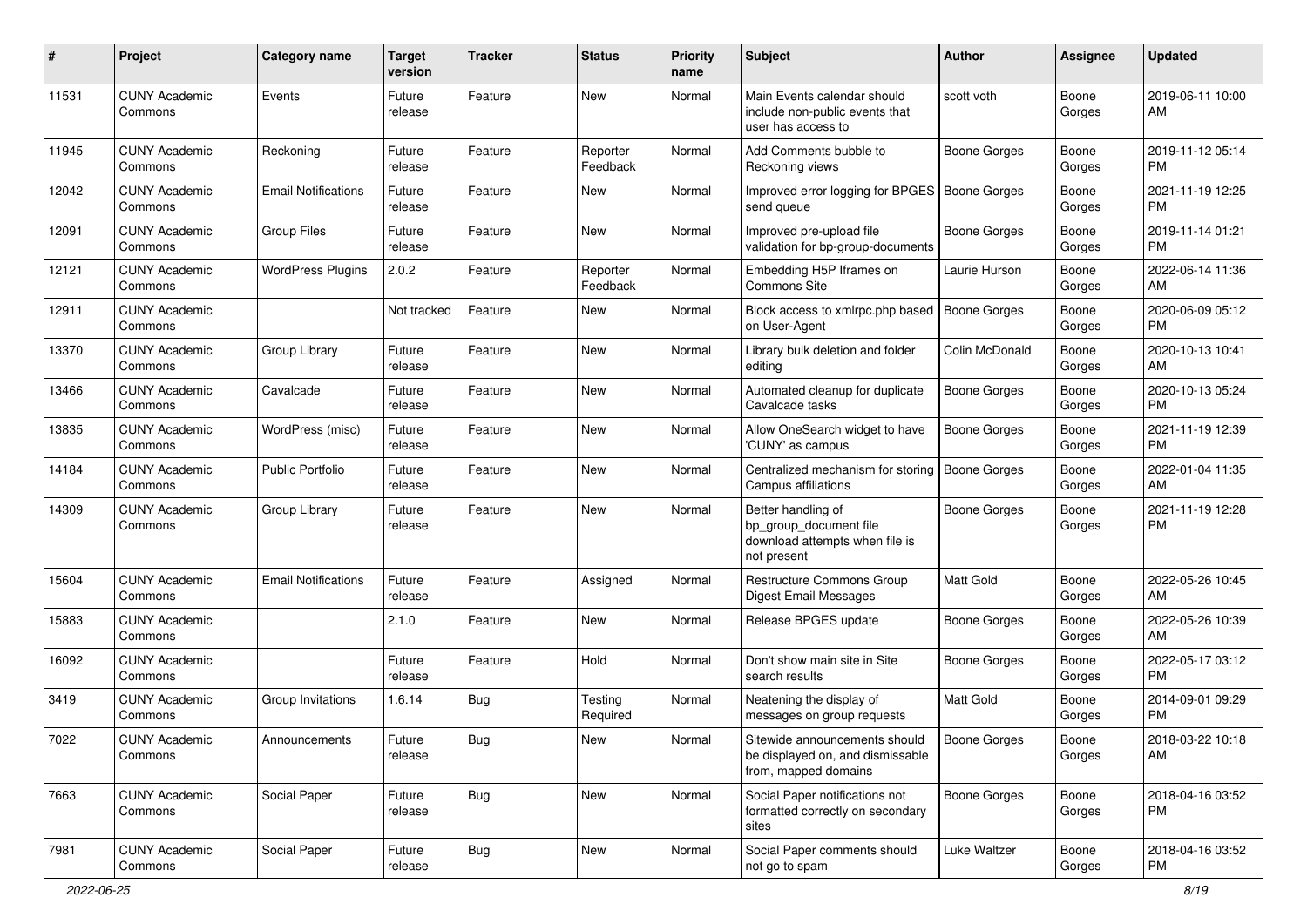| #     | Project                         | <b>Category name</b>       | Target<br>version | <b>Tracker</b> | <b>Status</b>        | <b>Priority</b><br>name | <b>Subject</b>                                                   | <b>Author</b>           | <b>Assignee</b>    | <b>Updated</b>                |
|-------|---------------------------------|----------------------------|-------------------|----------------|----------------------|-------------------------|------------------------------------------------------------------|-------------------------|--------------------|-------------------------------|
| 9289  | <b>CUNY Academic</b><br>Commons | <b>WordPress Plugins</b>   | Future<br>release | <b>Bug</b>     | Reporter<br>Feedback | Normal                  | <b>Email Users Plugin</b>                                        | Laurie Hurson           | Boone<br>Gorges    | 2018-10-24 12:34<br><b>PM</b> |
| 9515  | <b>CUNY Academic</b><br>Commons | <b>WordPress Plugins</b>   | Not tracked       | Bug            | Reporter<br>Feedback | Normal                  | Text to Speech plugin - "More<br>Slowly" checkbox not working    | scott voth              | Boone<br>Gorges    | 2018-06-13 02:26<br><b>PM</b> |
| 9926  | <b>CUNY Academic</b><br>Commons | <b>WordPress Plugins</b>   | Future<br>release | Bug            | <b>New</b>           | Normal                  | twitter-mentions-as-comments<br>cron jobs can run long           | Boone Gorges            | Boone<br>Gorges    | 2018-10-24 12:34<br><b>PM</b> |
| 9979  | <b>CUNY Academic</b><br>Commons | <b>Email Notifications</b> | Not tracked       | Bug            | Reporter<br>Feedback | Normal                  | Reports of slow email activation<br>emails                       | <b>Matt Gold</b>        | Boone<br>Gorges    | 2018-08-29 09:40<br><b>PM</b> |
| 10040 | <b>CUNY Academic</b><br>Commons | WordPress (misc)           | Not tracked       | <b>Bug</b>     | Reporter<br>Feedback | Normal                  | User doesn't see full list of themes   Matt Gold                 |                         | Boone<br>Gorges    | 2018-07-25 10:12<br>AM        |
| 10794 | <b>CUNY Academic</b><br>Commons | Performance                | Not tracked       | <b>Bug</b>     | <b>New</b>           | Normal                  | Memcached connection<br>occasionally breaks                      | Boone Gorges            | Boone<br>Gorges    | 2018-12-06 03:30<br><b>PM</b> |
| 12438 | <b>CUNY Academic</b><br>Commons | Courses                    | Not tracked       | <b>Bug</b>     | <b>New</b>           | Normal                  | Site appearing twice                                             | Laurie Hurson           | Boone<br>Gorges    | 2020-02-18 01:34<br><b>PM</b> |
| 13949 | <b>CUNY Academic</b><br>Commons |                            | Not tracked       | <b>Bug</b>     | <b>New</b>           | Normal                  | Continued debugging of runaway<br>MySQL connections              | <b>Matt Gold</b>        | Boone<br>Gorges    | 2021-09-14 10:42<br>AM        |
| 14113 | <b>CUNY Academic</b><br>Commons | WordPress (misc)           | Future<br>release | Bug            | Hold                 | Normal                  | Block Editor Not Working on this<br>page - Json error            | scott voth              | Boone<br>Gorges    | 2021-03-05 11:01<br>AM        |
| 14483 | <b>CUNY Academic</b><br>Commons | WordPress - Media          | Not tracked       | Bug            | Reporter<br>Feedback | Normal                  | Wordpress PDF Embed Stopped<br>Working after JITP Media Clone    | Patrick DeDauw          | Boone<br>Gorges    | 2021-05-20 01:51<br><b>PM</b> |
| 14908 | <b>CUNY Academic</b><br>Commons | Performance                |                   | <b>Bug</b>     | <b>New</b>           | Normal                  | Stale object cache on cdev                                       | Raymond Hoh             | Boone<br>Gorges    | 2021-12-07 09:45<br>AM        |
| 14987 | <b>CUNY Academic</b><br>Commons | <b>WordPress Plugins</b>   | Future<br>release | Bug            | <b>New</b>           | Normal                  | Elementor update causes<br>database freeze-up                    | Boone Gorges            | Boone<br>Gorges    | 2021-11-29 12:02<br><b>PM</b> |
| 15242 | <b>CUNY Academic</b><br>Commons | Performance                | Not tracked       | <b>Bug</b>     | Reporter<br>Feedback | Normal                  | Slugist site                                                     | Raffi<br>Khatchadourian | Boone<br>Gorges    | 2022-02-07 11:14<br>AM        |
| 16199 | <b>CUNY Academic</b><br>Commons | <b>Directories</b>         | 2.0.2             | <b>Bug</b>     | <b>New</b>           | Normal                  | Removed "Semester" Filter from<br><b>Courses Directory</b>       | Laurie Hurson           | Boone<br>Gorges    | 2022-06-14 11:36<br>AM        |
| 860   | <b>CUNY Academic</b><br>Commons | Design                     | Future<br>release | Design/UX      | Assigned             | Normal                  | <b>Standardize Button Treatment</b><br><b>Across the Commons</b> | <b>Chris Stein</b>      | <b>Chris Stein</b> | 2014-05-01 09:45<br>AM        |
| 3059  | <b>CUNY Academic</b><br>Commons | Group Forums               | Future<br>release | Design/UX      | <b>New</b>           | Normal                  | Forum Post Permissable Content<br><b>Explanatory Text</b>        | Chris Stein             | Chris Stein        | 2015-04-02 11:27<br>AM        |
| 365   | <b>CUNY Academic</b><br>Commons | WordPress (misc)           | Future<br>release | Feature        | Assigned             | Normal                  | <b>Create Mouseover Tooltips</b><br>throughout Site              | <b>Matt Gold</b>        | Chris Stein        | 2015-11-09 06:18<br><b>PM</b> |
| 1544  | <b>CUNY Academic</b><br>Commons | Groups (misc)              | Future<br>release | Feature        | Reporter<br>Feedback | Normal                  | Group Filtering and Sorting                                      | <b>Matt Gold</b>        | <b>Chris Stein</b> | 2019-03-01 02:25<br><b>PM</b> |
| 2754  | <b>CUNY Academic</b><br>Commons | Design                     | Future<br>release | Feature        | Assigned             | Normal                  | Determine strategy for CAC logo<br>handling in top header        | Micki Kaufman           | Chris Stein        | 2015-01-05 08:53<br><b>PM</b> |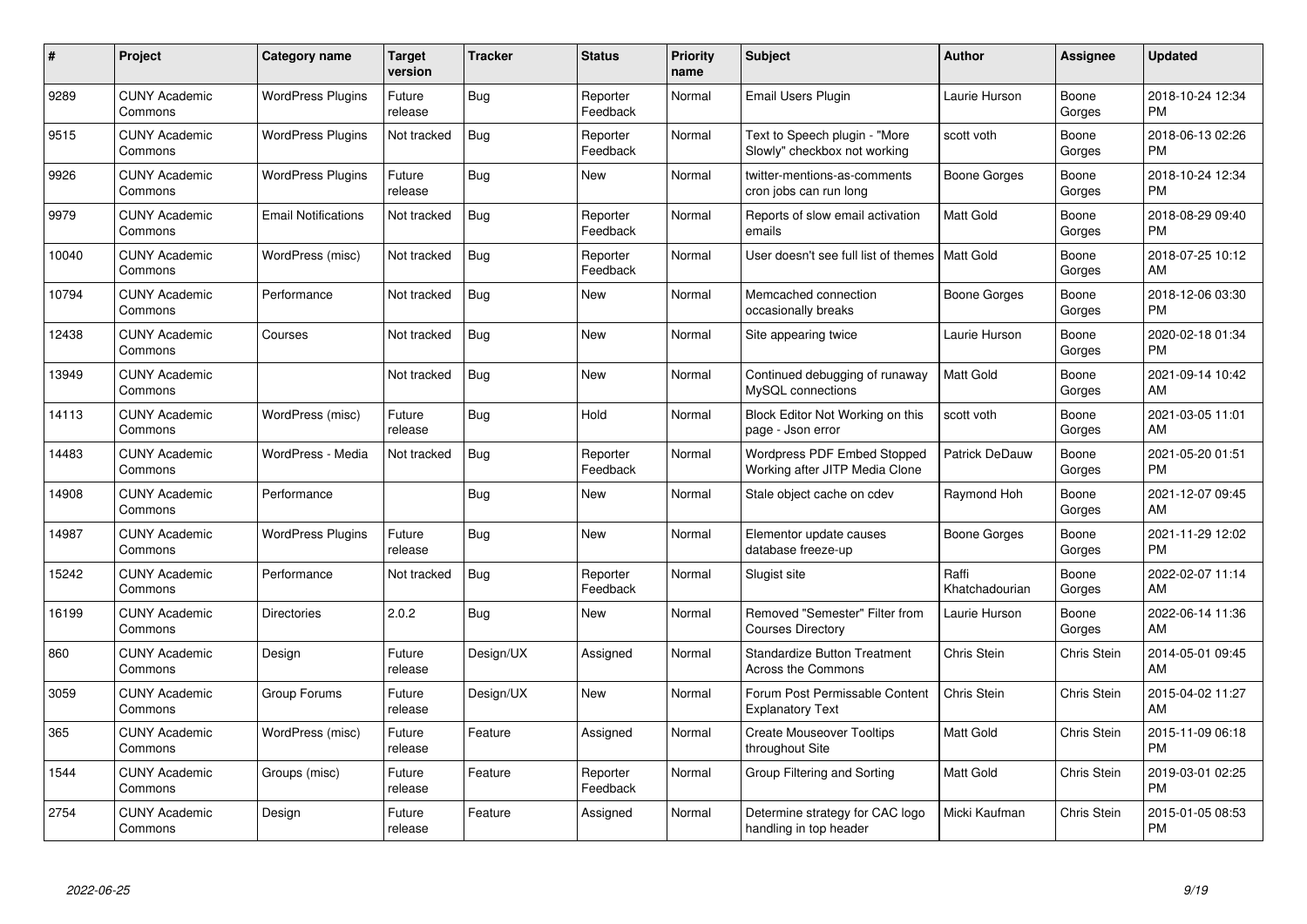| #     | Project                                                                 | <b>Category name</b>           | <b>Target</b><br>version | <b>Tracker</b> | <b>Status</b> | <b>Priority</b><br>name | <b>Subject</b>                                                         | Author              | Assignee            | <b>Updated</b>                |
|-------|-------------------------------------------------------------------------|--------------------------------|--------------------------|----------------|---------------|-------------------------|------------------------------------------------------------------------|---------------------|---------------------|-------------------------------|
| 2832  | <b>CUNY Academic</b><br>Commons                                         | <b>Public Portfolio</b>        | Future<br>release        | Feature        | Assigned      | Normal                  | Improve interface for (not)<br>auto-linking profile fields             | Boone Gorges        | Chris Stein         | 2015-01-05 08:52<br><b>PM</b> |
| 2881  | <b>CUNY Academic</b><br>Commons                                         | <b>Public Portfolio</b>        | Future<br>release        | Feature        | Assigned      | Normal                  | Redesign the UX for Profiles                                           | Chris Stein         | Chris Stein         | 2016-10-13 12:45<br><b>PM</b> |
| 3330  | <b>CUNY Academic</b><br>Commons                                         | My Commons                     | Future<br>release        | Feature        | Assigned      | Normal                  | 'Commons Information" tool                                             | <b>Boone Gorges</b> | Chris Stein         | 2014-09-22 08:46<br><b>PM</b> |
| 3770  | <b>CUNY Academic</b><br>Commons                                         | <b>Public Portfolio</b>        | Future<br>release        | Feature        | Assigned      | Normal                  | Improve Layout/Formatting of<br>Positions Area on Public<br>Portfolios | Matt Gold           | Chris Stein         | 2015-04-01 09:17<br>PM        |
| 9028  | <b>CUNY Academic</b><br>Commons                                         | Onboarding                     | Future<br>release        | Feature        | Assigned      | Normal                  | suggest groups to new members<br>during the registration process       | Matt Gold           | Chris Stein         | 2018-10-24 12:34<br><b>PM</b> |
| 10354 | <b>CUNY Academic</b><br>Commons                                         | <b>Public Portfolio</b>        | Future<br>release        | Feature        | New           | Normal                  | Opt out of Having a Profile Page                                       | scott voth          | Chris Stein         | 2020-05-12 10:43<br>AM        |
| 5827  | <b>CUNY Academic</b><br>Commons                                         | <b>Public Portfolio</b>        | Future<br>release        | Bug            | Assigned      | Normal                  | Academic Interests square<br>bracket links not working                 | scott voth          | Chris Stein         | 2016-08-11 11:59<br><b>PM</b> |
| 8078  | <b>CUNY Academic</b><br>Commons                                         | <b>WordPress Plugins</b>       | Future<br>release        | System Upgrade | Assigned      | Normal                  | <b>CommentPress Updates</b>                                            | Margaret Galvan     | Christian<br>Wach   | 2017-05-08 03:49<br><b>PM</b> |
| 13199 | <b>CUNY Academic</b><br>Commons                                         | Group Forums                   | Future<br>release        | Feature        | <b>New</b>    | Normal                  | Favoring Groups over bbPress<br>plugin                                 | Colin McDonald      | Colin<br>McDonald   | 2021-11-19 12:28<br>РM        |
| 4438  | <b>CUNY Academic</b><br>Commons                                         | Events                         | Future<br>release        | <b>Bug</b>     | Assigned      | Normal                  | Events Calendar - Export<br><b>Recurring Events</b>                    | scott voth          | Daniel Jones        | 2016-05-23 04:25<br><b>PM</b> |
| 5268  | <b>CUNY Academic</b><br>Commons                                         | Group Forums                   | Future<br>release        | Bug            | Assigned      | Normal                  | Long-time to post to multiple<br>groups                                | Luke Waltzer        | Daniel Jones        | 2016-09-07 06:31<br><b>PM</b> |
| 412   | <b>CUNY Academic</b><br>Commons                                         | <b>WordPress Themes</b>        | Future<br>release        | Feature        | Assigned      | Normal                  | <b>Featured Themes</b>                                                 | <b>Matt Gold</b>    | Dominic<br>Giglio   | 2015-01-05 08:44<br><b>PM</b> |
| 2167  | <b>CUNY Academic</b><br>Commons                                         | WordPress (misc)               | Future<br>release        | <b>Bug</b>     | Assigned      | Normal                  | <b>CAC-Livestream Plugin Issues</b>                                    | Michael Smith       | Dominic<br>Giglio   | 2015-01-02 03:06<br><b>PM</b> |
| 12062 | AD/O365 Transition<br>from NonMatric to<br><b>Matriculated Students</b> |                                |                          | Feature        | In Progress   | Normal                  | create solution and console<br>project                                 | Emilio Rodriguez    | Emilio<br>Rodriguez | 2019-11-12 03:56<br><b>PM</b> |
| 9835  | <b>CUNY Academic</b><br>Commons                                         | Group Forums                   | Future<br>release        | Bug            | Assigned      | Normal                  | add a "like" function?                                                 | Marilyn Weber       | <b>Erik Trainer</b> | 2018-06-05 01:49<br><b>PM</b> |
| 13891 | <b>CUNY Academic</b><br>Commons                                         | Internal Tools and<br>Workflow | 2.1.0                    | Feature        | <b>New</b>    | Normal                  | Migrate automated linting to<br>GitHub Actions                         | Boone Gorges        | Jeremy Felt         | 2022-05-26 10:45<br>AM        |
| 15194 | <b>CUNY Academic</b><br>Commons                                         | Internal Tools and<br>Workflow | 2.1.0                    | Feature        | New           | Normal                  | PHPCS sniff for un-restored<br>switch_to_blog() calls                  | <b>Boone Gorges</b> | Jeremy Felt         | 2022-05-26 10:45<br>AM        |
| 13331 | <b>CUNY Academic</b><br>Commons                                         | Site cloning                   | Future<br>release        | <b>Bug</b>     | New           | Normal                  | Combine Site Template and<br>Clone operations                          | Boone Gorges        | Jeremy Felt         | 2021-11-19 12:39<br>PM        |
| 14475 | <b>CUNY Academic</b><br>Commons                                         |                                | Not tracked              | Publicity      | New           | Normal                  | OER Showcase Page                                                      | Laurie Hurson       | Laurie Hurson       | 2021-09-14 10:46<br>AM        |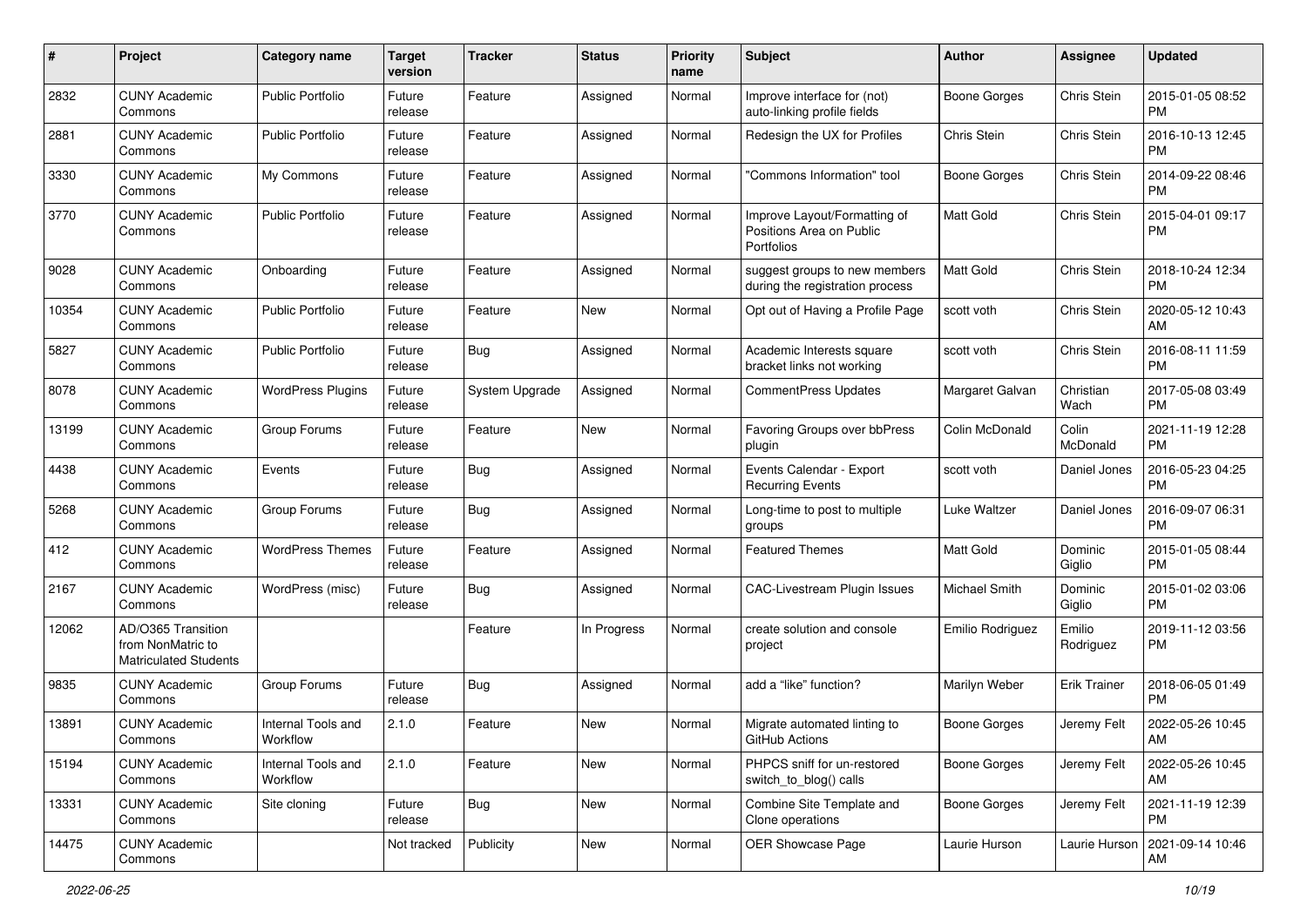| #     | Project                         | <b>Category name</b>      | <b>Target</b><br>version | <b>Tracker</b> | <b>Status</b>        | <b>Priority</b><br>name | Subject                                                                               | Author                  | Assignee           | <b>Updated</b>                |
|-------|---------------------------------|---------------------------|--------------------------|----------------|----------------------|-------------------------|---------------------------------------------------------------------------------------|-------------------------|--------------------|-------------------------------|
| 8666  | <b>CUNY Academic</b><br>Commons | Teaching                  | Not tracked              | Documentation  | Assigned             | Normal                  | Create Teaching on the<br>Commons Resource Page                                       | Matt Gold               | Laurie Hurson      | 2019-09-23 03:16<br>PM        |
| 11517 | <b>CUNY Academic</b><br>Commons |                           | Not tracked              | Feature        | Assigned             | Normal                  | wp-accessibility plugin should not<br>strip 'target="_blank"' by default              | <b>Boone Gorges</b>     | Laurie Hurson      | 2019-09-24 09:57<br>AM        |
| 12446 | <b>CUNY Academic</b><br>Commons | Groups (misc)             | Future<br>release        | Feature        | Reporter<br>Feedback | Normal                  | Toggle default site to group forum<br>posting                                         | Laurie Hurson           | Laurie Hurson      | 2020-03-10 11:57<br>AM        |
| 11879 | <b>CUNY Academic</b><br>Commons |                           | Not tracked              | Bug            | New                  | Normal                  | Hypothesis comments appearing<br>on multiple, different pdfs across<br>blogs          | Laurie Hurson           | Laurie Hurson      | 2019-09-19 02:39<br>PM        |
| 2666  | <b>CUNY Academic</b><br>Commons | About page                | Not tracked              | Documentation  | Assigned             | Normal                  | <b>Update About Text</b>                                                              | Chris Stein             | Luke Waltzer       | 2016-03-04 11:19<br>AM        |
| 5955  | <b>CUNY Academic</b><br>Commons | Outreach                  | Future<br>release        | Feature        | Assigned             | Normal                  | Create auto-newsletter for<br>commons members                                         | <b>Matt Gold</b>        | Luke Waltzer       | 2016-08-30 10:34<br>AM        |
| 6078  | <b>CUNY Academic</b><br>Commons | <b>Blogs (BuddyPress)</b> | Future<br>release        | Feature        | New                  | Normal                  | <b>Explore Adding Network Blog</b><br>Metadata Plugin                                 | Luke Waltzer            | Luke Waltzer       | 2016-10-11 10:29<br><b>PM</b> |
| 6298  | <b>CUNY Academic</b><br>Commons | User Experience           | Not tracked              | Design/UX      | Assigned             | Normal                  | Examine data from survey                                                              | Matt Gold               | Margaret<br>Galvan | 2016-10-14 12:16<br><b>PM</b> |
| 12392 | <b>CUNY Academic</b><br>Commons | Help/Codex                | Not tracked              | Documentation  | <b>New</b>           | Normal                  | <b>Updates to Common Commons</b><br>Questions on Help Page                            | scott voth              | Margaret<br>Galvan | 2020-02-11 10:53<br>AM        |
| 7828  | <b>CUNY Academic</b><br>Commons |                           | Not tracked              | Feature        | Assigned             | Normal                  | Theme Assessment 2017                                                                 | Margaret Galvan         | Margaret<br>Galvan | 2017-05-02 10:41<br><b>PM</b> |
| 8211  | <b>CUNY Academic</b><br>Commons | <b>WordPress Themes</b>   | Future<br>release        | Feature        | <b>New</b>           | Normal                  | Theme Suggestions: Material<br>Design-Inspired Themes                                 | Margaret Galvan         | Margaret<br>Galvan | 2017-08-07 02:48<br><b>PM</b> |
| 3509  | <b>CUNY Academic</b><br>Commons | Publicity                 | 1.7                      | Publicity      | New                  | Normal                  | Create 1.7 digital signage imagery                                                    | Micki Kaufman           | Marilyn<br>Weber   | 2014-10-01 12:40<br><b>PM</b> |
| 12382 | <b>CUNY Academic</b><br>Commons | Membership                | Not tracked              | Support        | New                  | Normal                  | Email request change                                                                  | Marilyn Weber           | Marilyn<br>Weber   | 2020-02-06 12:56<br><b>PM</b> |
| 8837  | <b>CUNY Academic</b><br>Commons |                           | Not tracked              | Feature        | Assigned             | Normal                  | Create a form to request info from<br>people requesting premium<br>themes and plugins | <b>Matt Gold</b>        | Marilyn<br>Weber   | 2017-11-14 03:35<br><b>PM</b> |
| 9420  | <b>CUNY Academic</b><br>Commons | cuny.is                   | Not tracked              | Feature        | <b>New</b>           | Normal                  | Request for http://cuny.is/streams                                                    | Raffi<br>Khatchadourian | Marilyn<br>Weber   | 2018-04-02 10:08<br>AM        |
| 4225  | <b>CUNY Academic</b><br>Commons | DiRT Integration          | Future<br>release        | Design/UX      | New                  | Normal                  | Add information to DIRT page (in<br>Create a Group)                                   | Samantha Raddatz        | <b>Matt Gold</b>   | 2015-06-26 03:14<br>PM        |
| 9015  | <b>CUNY Academic</b><br>Commons | Groups (misc)             | Not tracked              | Outreach       | Assigned             | Normal                  | Email group admins the email<br>addresses of their groups                             | Matt Gold               | Matt Gold          | 2018-01-02 09:54<br>AM        |
| 2175  | <b>CUNY Academic</b><br>Commons | WordPress (misc)          | Not tracked              | Support        | Assigned             | Normal                  | Subscibe 2 vs. Jetpack<br>subscription options                                        | local admin             | Matt Gold          | 2016-01-26 04:58<br><b>PM</b> |
| 8607  | <b>CUNY Academic</b><br>Commons |                           | Not tracked              | Support        | New                  | Normal                  | Paypal?                                                                               | Marilyn Weber           | Matt Gold          | 2018-05-15 01:37<br><b>PM</b> |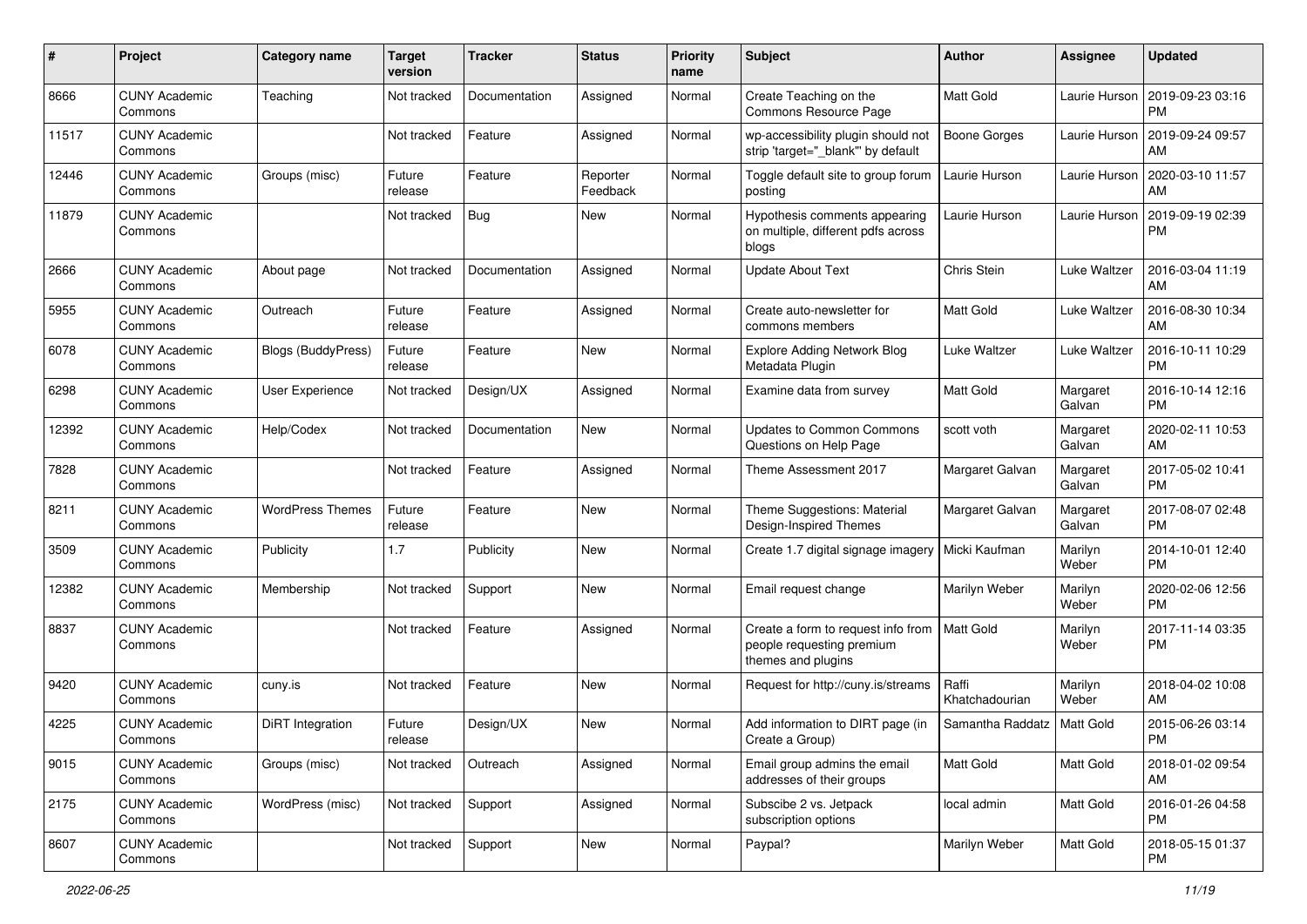| #     | <b>Project</b>                  | Category name            | <b>Target</b><br>version | <b>Tracker</b> | <b>Status</b>        | <b>Priority</b><br>name | <b>Subject</b>                                                                       | <b>Author</b>      | <b>Assignee</b>       | <b>Updated</b>                |
|-------|---------------------------------|--------------------------|--------------------------|----------------|----------------------|-------------------------|--------------------------------------------------------------------------------------|--------------------|-----------------------|-------------------------------|
| 10839 | <b>CUNY Academic</b><br>Commons | About page               | Not tracked              | Support        | <b>New</b>           | Normal                  | <b>Mission Statement Needs</b><br>Revision                                           | scott voth         | Matt Gold             | 2018-12-26 10:58<br>AM        |
| 11493 | <b>CUNY Academic</b><br>Commons | Domain Mapping           | Not tracked              | Support        | Reporter<br>Feedback | Normal                  | Domain Mapping Request - Talia<br>Schaffer                                           | scott voth         | <b>Matt Gold</b>      | 2019-08-06 08:39<br>AM        |
| 11545 | <b>CUNY Academic</b><br>Commons | WordPress Plugins        | Not tracked              | Support        | New                  | Normal                  | Twitter searches in WordPress                                                        | Gina Cherry        | Matt Gold             | 2019-09-23 01:03<br><b>PM</b> |
| 12484 | <b>CUNY Academic</b><br>Commons |                          | Not tracked              | Support        | Reporter<br>Feedback | Normal                  | Sign up Code for COIL Course<br>starting in March                                    | Laurie Hurson      | Matt Gold             | 2020-03-02 02:26<br><b>PM</b> |
| 3657  | <b>CUNY Academic</b><br>Commons | WordPress (misc)         | Not tracked              | Feature        | <b>New</b>           | Normal                  | Create alert for GC email<br>addresses                                               | <b>Matt Gold</b>   | Matt Gold             | 2016-04-14 11:29<br><b>PM</b> |
| 8898  | <b>CUNY Academic</b><br>Commons | Social Paper             | Not tracked              | Feature        | Assigned             | Normal                  | Usage data on docs and social<br>paper                                               | <b>Matt Gold</b>   | Matt Gold             | 2017-11-16 11:32<br>AM        |
| 2573  | <b>NYCDH Community</b><br>Site  |                          |                          | Feature        | Reporter<br>Feedback | Normal                  | Add dh nyc twitter list feed to site                                                 | <b>Mark Newton</b> | Matt Gold             | 2013-05-16 11:42<br><b>PM</b> |
| 3691  | <b>CUNY Academic</b><br>Commons | <b>WordPress Plugins</b> | Future<br>release        | Bug            | <b>New</b>           | Normal                  | <b>WPMU Domain Mapping</b><br>Debugging on cdev                                      | Raymond Hoh        | Matt Gold             | 2014-12-12 09:04<br>AM        |
| 4972  | <b>CUNY Academic</b><br>Commons | Analytics                | Not tracked              | <b>Bug</b>     | <b>New</b>           | Normal                  | <b>Newsletter Analytics</b>                                                          | Stephen Real       | Matt Gold             | 2015-12-09 12:54<br><b>PM</b> |
| 8902  | <b>CUNY Academic</b><br>Commons | Design                   | Not tracked              | Feature        | Assigned             | Normal                  | Report back on research on<br><b>BuddyPress themes</b>                               | <b>Matt Gold</b>   | Michael Smith         | 2017-11-10 12:31<br><b>PM</b> |
| 3506  | <b>CUNY Academic</b><br>Commons | Publicity                | 1.7                      | Publicity      | <b>New</b>           | Normal                  | Prepare 1.7 email messaging                                                          | Micki Kaufman      | Micki<br>Kaufman      | 2014-10-01 12:36<br><b>PM</b> |
| 7624  | <b>CUNY Academic</b><br>Commons | BuddyPress (misc)        | Future<br>release        | Design/UX      | New                  | Normal                  | <b>BP</b> Notifications                                                              | Luke Waltzer       | Paige Dupont          | 2017-02-08 10:43<br><b>PM</b> |
| 11393 | <b>CUNY Academic</b><br>Commons |                          | Not tracked              | Publicity      | <b>New</b>           | Normal                  | After 1.15 release, ceate a hero<br>slide and post about adding a site<br>to a group | scott voth         | Patrick<br>Sweeney    | 2019-05-14 10:32<br>AM        |
| 3577  | <b>CUNY Academic</b><br>Commons | My Commons               | Future<br>release        | Design/UX      | Assigned             | Normal                  | Replies to items in My Commons                                                       | Matt Gold          | Raymond<br>Hoh        | 2015-04-09 05:19<br><b>PM</b> |
| 3369  | <b>CUNY Academic</b><br>Commons | Reply By Email           | Not tracked              | Outreach       | Hold                 | Normal                  | Release reply by email to WP<br>plugin directory                                     | <b>Matt Gold</b>   | Raymond<br>Hoh        | 2016-03-01 12:46<br><b>PM</b> |
| 3492  | <b>CUNY Academic</b><br>Commons | <b>WordPress Themes</b>  | Future<br>release        | Support        | Assigned             | Normal                  | Add CBOX theme to the<br>Commons                                                     | scott voth         | Raymond<br><b>Hoh</b> | 2014-10-08 05:55<br><b>PM</b> |
| 9729  | <b>CUNY Academic</b><br>Commons | <b>SEO</b>               | Not tracked              | Support        | <b>New</b>           | Normal                  | 503 Errors showing on<br>newlaborforum.cuny.edu                                      | Diane Krauthamer   | Raymond<br>Hoh        | 2018-05-22 04:48<br><b>PM</b> |
| 11149 | <b>CUNY Academic</b><br>Commons |                          | Not tracked              | Support        | Reporter<br>Feedback | Normal                  | comments getting blocked                                                             | Marilyn Weber      | Raymond<br>Hoh        | 2019-03-26 11:40<br>AM        |
| 11624 | <b>CUNY Academic</b><br>Commons | WordPress (misc)         | Not tracked              | Support        | <b>New</b>           | Normal                  | Change pages into posts or swap<br>database for a Commons site?                      | Stephen Klein      | Raymond<br>Hoh        | 2019-07-09 11:04<br>AM        |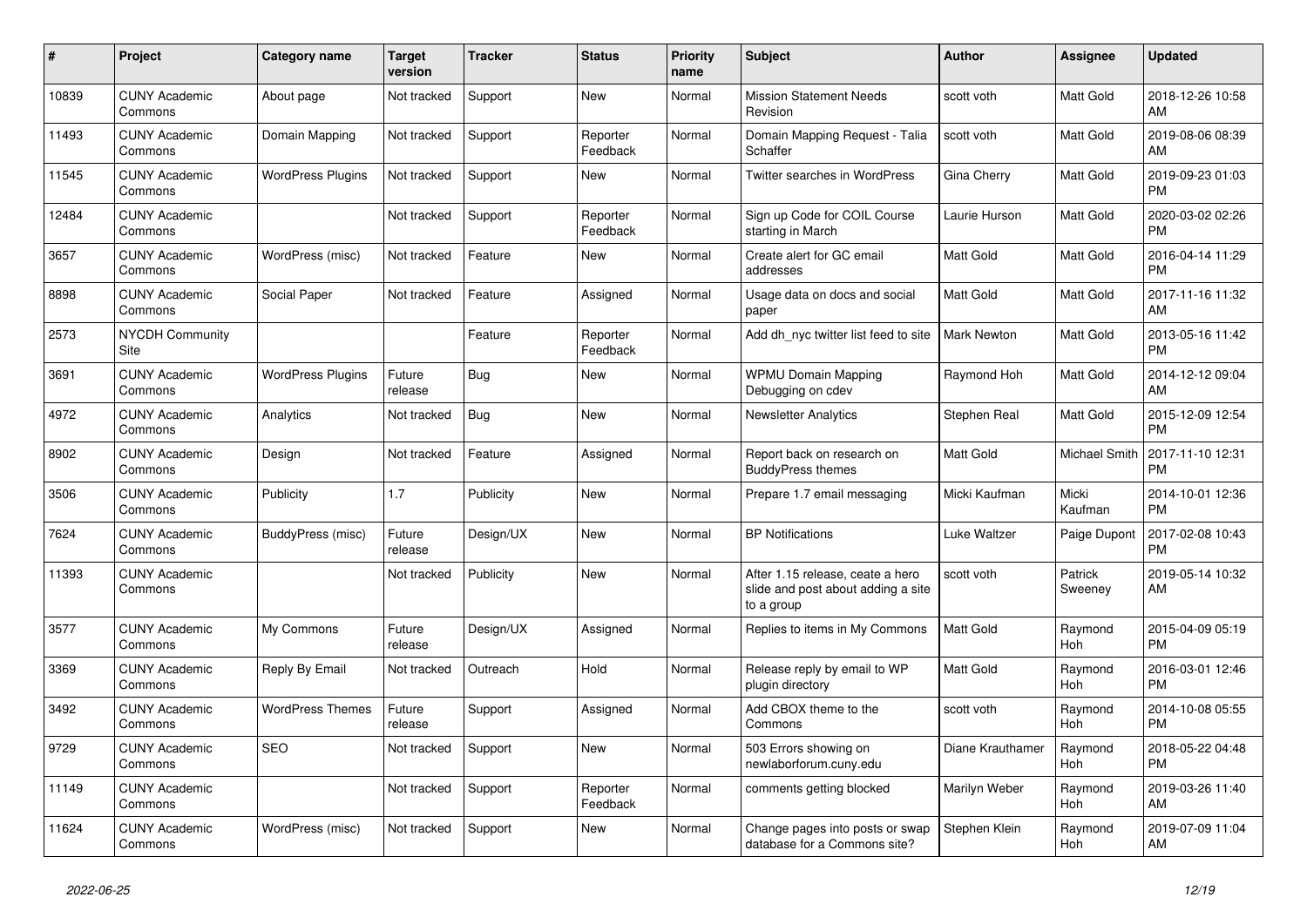| #     | Project                         | <b>Category name</b>     | Target<br>version | <b>Tracker</b> | <b>Status</b>                       | <b>Priority</b><br>name | <b>Subject</b>                                           | <b>Author</b>    | <b>Assignee</b>       | <b>Updated</b>                |
|-------|---------------------------------|--------------------------|-------------------|----------------|-------------------------------------|-------------------------|----------------------------------------------------------|------------------|-----------------------|-------------------------------|
| 12004 | <b>CUNY Academic</b><br>Commons |                          | Not tracked       | Support        | Reporter<br>Feedback                | Normal                  | Notifications for spam blog<br>comments                  | Gina Cherry      | Raymond<br>Hoh        | 2019-11-01 12:05<br><b>PM</b> |
| 12741 | <b>CUNY Academic</b><br>Commons | <b>WordPress Plugins</b> | Not tracked       | Support        | Reporter<br>Feedback                | Normal                  | <b>Tableau Public Viz Block</b>                          | Marilyn Weber    | Raymond<br>Hoh        | 2020-05-12 11:00<br>AM        |
| 13286 | <b>CUNY Academic</b><br>Commons |                          | Not tracked       | Support        | <b>New</b>                          | Normal                  | problem connecting with<br><b>WordPress app</b>          | Marilyn Weber    | Raymond<br><b>Hoh</b> | 2020-09-08 11:16<br>AM        |
| 13946 | <b>CUNY Academic</b><br>Commons | <b>WordPress Plugins</b> | 2.1.0             | Support        | Assigned                            | Normal                  | <b>Custom Embed handler For</b><br>OneDrive files        | scott voth       | Raymond<br>Hoh        | 2022-05-26 10:46<br>AM        |
| 14439 | <b>CUNY Academic</b><br>Commons | Spam/Spam<br>Prevention  | 2.0.2             | Support        | Assigned                            | Normal                  | Aprroved comments held for<br>moderation                 | Laurie Hurson    | Raymond<br>Hoh        | 2022-06-14 11:36<br>AM        |
| 14983 | <b>CUNY Academic</b><br>Commons | WordPress (misc)         | Not tracked       | Support        | Reporter<br>Feedback                | Normal                  | "Read More" tag not working                              | Rebecca Krisel   | Raymond<br><b>Hoh</b> | 2021-11-23 01:17<br><b>PM</b> |
| 14994 | <b>CUNY Academic</b><br>Commons | cdev.gc.cuny.edu         | Not tracked       | Support        | In Progress                         | Normal                  | Clear Cache on CDEV                                      | scott voth       | Raymond<br>Hoh        | 2021-12-07 03:51<br><b>PM</b> |
| 15978 | <b>CUNY Academic</b><br>Commons | WordPress - Media        | 2.0.2             | Support        | Reporter<br>Feedback                | Normal                  | tex files?                                               | Marilyn Weber    | Raymond<br>Hoh        | 2022-06-14 11:36<br>AM        |
| 16110 | <b>CUNY Academic</b><br>Commons |                          |                   | Support        | Reporter<br>Feedback                | Normal                  | remove Creative Commons<br>license from pages?           | Marilyn Weber    | Raymond<br>Hoh        | 2022-05-17 06:11<br><b>PM</b> |
| 16291 | <b>CUNY Academic</b><br>Commons | Site cloning             | 2.0.2             | Support        | Staged for<br>Production<br>Release | Normal                  | Images coming up blank in Media<br>Library               | Marilyn Weber    | Raymond<br><b>Hoh</b> | 2022-06-23 08:28<br><b>PM</b> |
| 3192  | <b>CUNY Academic</b><br>Commons | Group Forums             | Future<br>release | Feature        | Assigned                            | Normal                  | Customizable forum views for<br>bbPress 2.x group forums | Boone Gorges     | Raymond<br>Hoh        | 2015-11-09 12:47<br><b>PM</b> |
| 3517  | <b>CUNY Academic</b><br>Commons | My Commons               | Future<br>release | Feature        | Assigned                            | Normal                  | Mute/Unmute My Commons<br>updates                        | <b>Matt Gold</b> | Raymond<br>Hoh        | 2015-11-09 01:19<br><b>PM</b> |
| 3536  | <b>CUNY Academic</b><br>Commons | My Commons               | Future<br>release | Feature        | Assigned                            | Normal                  | Infinite Scroll on My Commons<br>page                    | Matt Gold        | Raymond<br>Hoh        | 2015-04-13 04:42<br><b>PM</b> |
| 3662  | <b>CUNY Academic</b><br>Commons | <b>SEO</b>               | Future<br>release | Feature        | Assigned                            | Normal                  | Duplicate Content/SEO/Google<br>issues                   | Matt Gold        | Raymond<br>Hoh        | 2015-04-13 04:37<br><b>PM</b> |
| 7115  | <b>CUNY Academic</b><br>Commons | Groups (misc)            | Future<br>release | Feature        | Reporter<br>Feedback                | Normal                  | make licensing info clear during<br>group creation       | <b>Matt Gold</b> | Raymond<br>Hoh        | 2020-12-08 11:32<br>AM        |
| 8976  | <b>CUNY Academic</b><br>Commons | Reply By Email           | Not tracked       | Feature        | Assigned                            | Normal                  | Package RBE new topics<br>posting?                       | Matt Gold        | Raymond<br><b>Hoh</b> | 2017-12-04 02:34<br><b>PM</b> |
| 10659 | <b>CUNY Academic</b><br>Commons | Group Forums             | Future<br>release | Feature        | Assigned                            | Normal                  | Post to multiple groups via email                        | Matt Gold        | Raymond<br><b>Hoh</b> | 2018-11-15 12:54<br>AM        |
| 13358 | <b>CUNY Academic</b><br>Commons | Group Forums             | Future<br>release | Feature        | <b>New</b>                          | Normal                  | Improved UI for group forum<br>threading settings        | Boone Gorges     | Raymond<br>Hoh        | 2021-11-19 12:27<br><b>PM</b> |
| 2571  | <b>NYCDH Community</b><br>Site  |                          |                   | Feature        | Assigned                            | Normal                  | Add Google custom search box to<br>homepage              | Mark Newton      | Raymond<br>Hoh        | 2013-05-18 07:49<br><b>PM</b> |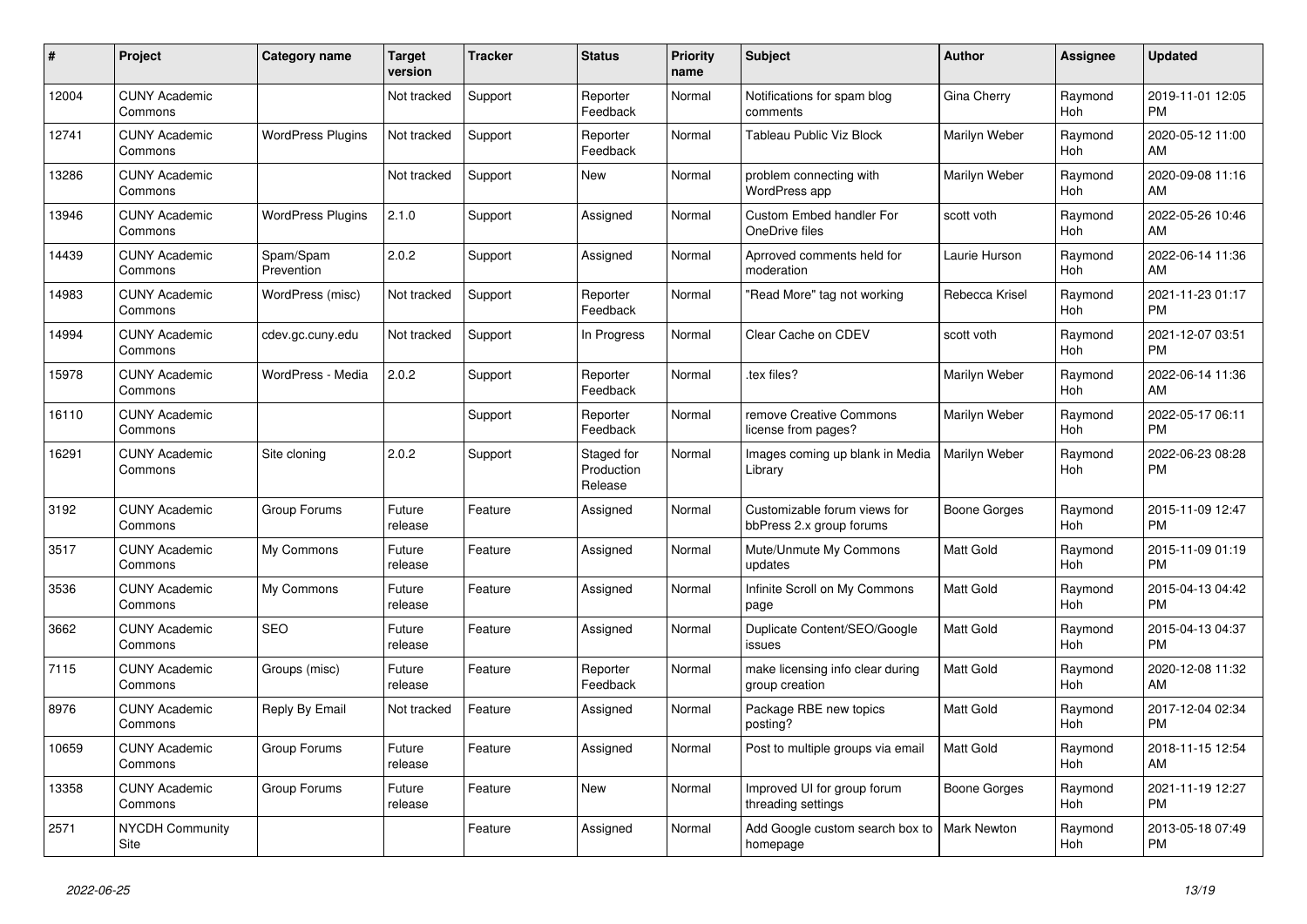| $\pmb{\sharp}$ | Project                         | <b>Category name</b>     | <b>Target</b><br>version | <b>Tracker</b> | <b>Status</b>        | <b>Priority</b><br>name | <b>Subject</b>                                                     | <b>Author</b>           | Assignee              | <b>Updated</b>                |
|----------------|---------------------------------|--------------------------|--------------------------|----------------|----------------------|-------------------------|--------------------------------------------------------------------|-------------------------|-----------------------|-------------------------------|
| 2574           | <b>NYCDH Community</b><br>Site  |                          |                          | Feature        | Assigned             | Normal                  | Add Way to Upload Files to<br>Groups                               | Mark Newton             | Raymond<br>Hoh        | 2013-05-18 07:46<br><b>PM</b> |
| 3939           | <b>CUNY Academic</b><br>Commons | <b>WordPress Plugins</b> | Future<br>release        | <b>Bug</b>     | Hold                 | Normal                  | Activity stream support for<br>Co-Authors Plus plugin              | Raymond Hoh             | Raymond<br>Hoh        | 2015-11-09 06:13<br><b>PM</b> |
| 4388           | <b>CUNY Academic</b><br>Commons | WordPress (misc)         | Future<br>release        | Bug            | Assigned             | Normal                  | Repeated request for<br>authentication.                            | Alice.Lynn<br>McMichael | Raymond<br>Hoh        | 2015-08-11 07:35<br><b>PM</b> |
| 5282           | <b>CUNY Academic</b><br>Commons | Social Paper             | Future<br>release        | Bug            | <b>New</b>           | Normal                  | Replying via email directs to<br>paper but not individual comment. | Marilyn Weber           | Raymond<br><b>Hoh</b> | 2016-03-02 01:48<br><b>PM</b> |
| 6671           | <b>CUNY Academic</b><br>Commons | Reply By Email           | Not tracked              | Bug            | Assigned             | Normal                  | "Post too often" RBE error<br>message                              | <b>Matt Gold</b>        | Raymond<br>Hoh        | 2016-11-11 09:55<br>AM        |
| 6995           | <b>CUNY Academic</b><br>Commons | Home Page                | Not tracked              | Bug            | Assigned             | Normal                  | member filter on homepage not<br>working                           | Matt Gold               | Raymond<br><b>Hoh</b> | 2016-12-11 09:46<br><b>PM</b> |
| 7928           | <b>CUNY Academic</b><br>Commons | Group Forums             | Not tracked              | <b>Bug</b>     | New                  | Normal                  | Duplicate Forum post                                               | Luke Waltzer            | Raymond<br><b>Hoh</b> | 2017-04-11 09:27<br><b>PM</b> |
| 8991           | <b>CUNY Academic</b><br>Commons | Reply By Email           | Not tracked              | Bug            | Hold                 | Normal                  | RBE duplicate email message<br>issue                               | <b>Matt Gold</b>        | Raymond<br>Hoh        | 2018-02-18 08:53<br><b>PM</b> |
| 9060           | <b>CUNY Academic</b><br>Commons | Commons In A Box         | Not tracked              | <b>Bug</b>     | Hold                 | Normal                  | Problems with CBox image library<br>upload                         | Lisa Rhody              | Raymond<br>Hoh        | 2018-01-10 03:26<br><b>PM</b> |
| 9346           | <b>CUNY Academic</b><br>Commons | WordPress (misc)         | Not tracked              | <b>Bug</b>     | <b>New</b>           | Normal                  | Clone cetls.bmcc.cuny.edu for<br>development                       | Owen Roberts            | Raymond<br><b>Hoh</b> | 2018-03-06 05:35<br><b>PM</b> |
| 10262          | <b>CUNY Academic</b><br>Commons |                          | Not tracked              | Bug            | Reporter<br>Feedback | Normal                  | Newsletter Plugin: Broken Image<br>at Bottom of All Newsletters    | Mark Webb               | Raymond<br>Hoh        | 2018-08-30 05:17<br><b>PM</b> |
| 11243          | <b>CUNY Academic</b><br>Commons | BuddyPress (misc)        | Future<br>release        | Bug            | <b>New</b>           | Normal                  | Audit bp-custom.php                                                | Raymond Hoh             | Raymond<br>Hoh        | 2022-04-26 11:59<br>AM        |
| 11649          | <b>CUNY Academic</b><br>Commons | <b>WordPress Plugins</b> | 2.0.2                    | Bug            | In Progress          | Normal                  | CC license displayed on every<br>page                              | Gina Cherry             | Raymond<br>Hoh        | 2022-06-14 11:36<br>AM        |
| 13328          | <b>CUNY Academic</b><br>Commons | Group Forums             | Not tracked              | Bug            | Reporter<br>Feedback | Normal                  | cross-posting in two related<br>groups                             | Marilyn Weber           | Raymond<br>Hoh        | 2020-09-15 10:39<br><b>PM</b> |
| 13430          | <b>CUNY Academic</b><br>Commons | Reply By Email           | Not tracked              | <b>Bug</b>     | New                  | Normal                  | Delay in RBE                                                       | Luke Waltzer            | Raymond<br>Hoh        | 2020-10-13 11:16<br>AM        |
| 14496          | <b>CUNY Academic</b><br>Commons | Domain Mapping           | Future<br>release        | <b>Bug</b>     | <b>New</b>           | Normal                  | Mapped domain SSO uses<br>third-party cookies                      | Raymond Hoh             | Raymond<br><b>Hoh</b> | 2021-05-24 04:03<br><b>PM</b> |
| 15516          | <b>CUNY Academic</b><br>Commons | <b>WordPress Plugins</b> |                          | Bug            | Reporter<br>Feedback | Normal                  | Can't publish or save draft of post<br>on wordpress.com            | Raffi<br>Khatchadourian | Raymond<br><b>Hoh</b> | 2022-03-02 05:52<br><b>PM</b> |
| 16177          | <b>CUNY Academic</b><br>Commons | Reply By Email           |                          | Bug            | <b>New</b>           | Normal                  | Switch to Inbound mode for RBE                                     | Raymond Hoh             | Raymond<br>Hoh        | 2022-05-30 04:32<br><b>PM</b> |
| 16245          | <b>CUNY Academic</b><br>Commons | WordPress (misc)         |                          | Bug            | Reporter<br>Feedback | Normal                  | Save Button missing on<br>WordPress Profile page                   | scott voth              | Raymond<br>Hoh        | 2022-06-16 03:09<br><b>PM</b> |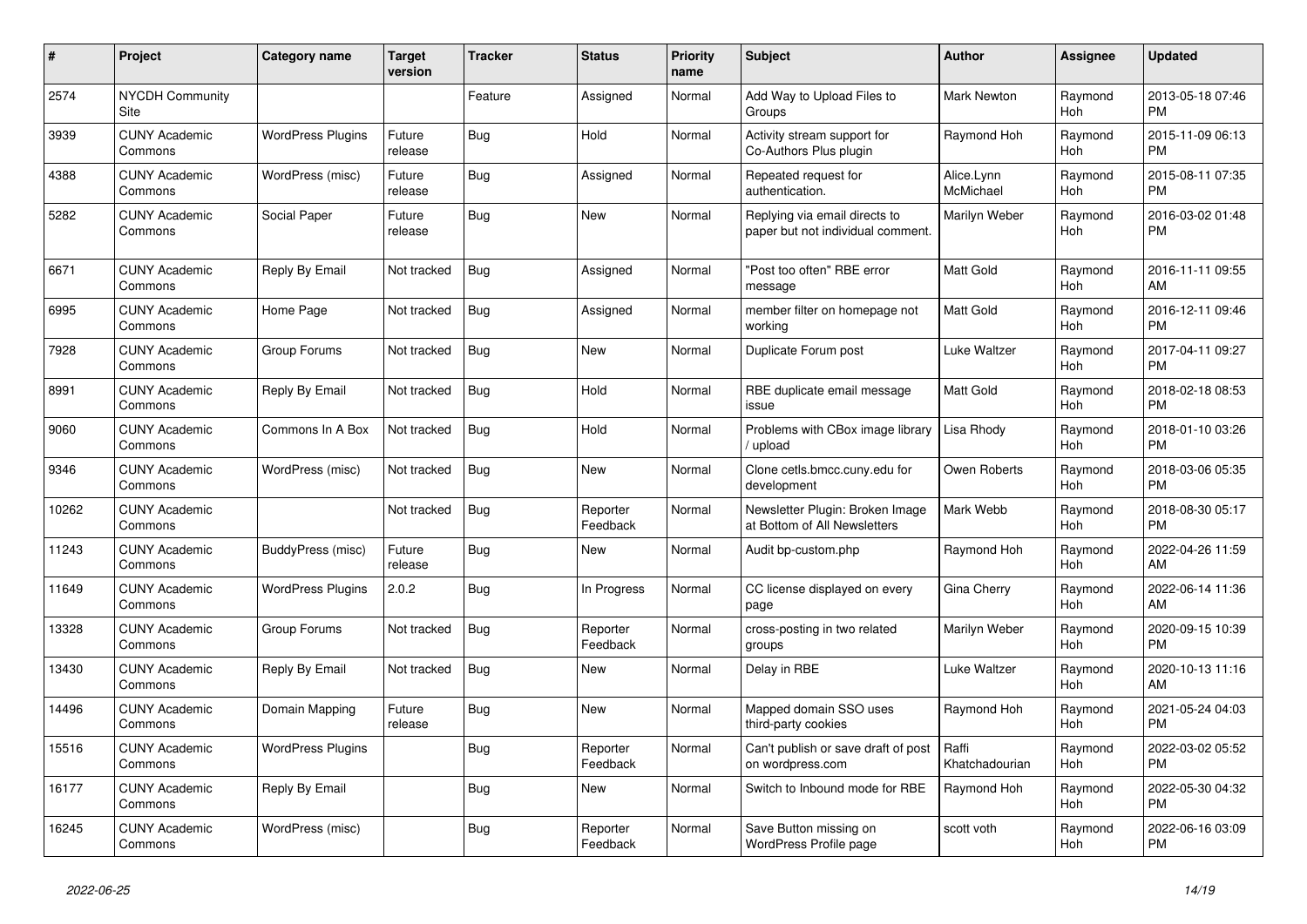| #     | Project                         | <b>Category name</b>     | <b>Target</b><br>version | <b>Tracker</b> | <b>Status</b>                       | <b>Priority</b><br>name | Subject                                                                   | Author                  | Assignee            | <b>Updated</b>                |
|-------|---------------------------------|--------------------------|--------------------------|----------------|-------------------------------------|-------------------------|---------------------------------------------------------------------------|-------------------------|---------------------|-------------------------------|
| 16296 | <b>CUNY Academic</b><br>Commons | Home Page                | 2.0.2                    | Bug            | Staged for<br>Production<br>Release | Normal                  | "Visit Profile" link on Member<br>Directory page doesn't work<br>properly | Raymond Hoh             | Raymond<br>Hoh      | 2022-06-24 07:54<br><b>PM</b> |
| 8992  | <b>NYCDH Community</b><br>Site  |                          |                          | Bug            | Assigned                            | Normal                  | Multiple RBE error reports                                                | <b>Matt Gold</b>        | Raymond<br>Hoh      | 2017-12-11 05:43<br><b>PM</b> |
| 497   | <b>CUNY Academic</b><br>Commons | <b>WordPress Plugins</b> | Future<br>release        | Feature        | Assigned                            | Normal                  | Drag and Drop Ordering on<br>Gallery Post Plugin                          | <b>Matt Gold</b>        | Ron Rennick         | 2015-11-09 06:18<br><b>PM</b> |
| 4027  | CUNY Academic<br>Commons        | Commons In A Box         | Not tracked              | Design/UX      | Assigned                            | Normal                  | Usability review of CBOX update<br>procedures                             | <b>Matt Gold</b>        | Samantha<br>Raddatz | 2015-05-11 06:36<br><b>PM</b> |
| 4221  | <b>CUNY Academic</b><br>Commons | Group Forums             | Future<br>release        | Design/UX      | Assigned                            | Normal                  | Add 'Number of Posts' display<br>option to Forum page                     | Samantha Raddatz        | Samantha<br>Raddatz | 2015-06-26 02:21<br><b>PM</b> |
| 4226  | CUNY Academic<br>Commons        | <b>BuddyPress Docs</b>   | Future<br>release        | Design/UX      | New                                 | Normal                  | Add option to connect a Doc with<br>a Group                               | Samantha Raddatz        | Samantha<br>Raddatz | 2015-09-09 04:08<br><b>PM</b> |
| 4235  | <b>CUNY Academic</b><br>Commons |                          | Not tracked              | Design/UX      | Assigned                            | Normal                  | Explore user experience around<br>comments on forum topics vs<br>docs     | <b>Matt Gold</b>        | Samantha<br>Raddatz | 2015-07-21 10:23<br>AM        |
| 4253  | <b>CUNY Academic</b><br>Commons | <b>Public Portfolio</b>  | Future<br>release        | Design/UX      | New                                 | Normal                  | Encourage users to add portfolio<br>content                               | Samantha Raddatz        | Samantha<br>Raddatz | 2015-07-07 11:32<br>AM        |
| 4404  | <b>CUNY Academic</b><br>Commons | <b>Public Portfolio</b>  | Future<br>release        | Design/UX      | Assigned                            | Normal                  | Change color of permissions info<br>on portfolio editing interface        | <b>Matt Gold</b>        | Samantha<br>Raddatz | 2015-08-11 05:28<br><b>PM</b> |
| 4622  | <b>CUNY Academic</b><br>Commons | <b>Public Portfolio</b>  | Future<br>release        | Design/UX      | <b>New</b>                          | Normal                  | <b>Profile Visibility Settings</b>                                        | Samantha Raddatz        | Samantha<br>Raddatz | 2015-09-21 12:18<br><b>PM</b> |
| 5183  | <b>CUNY Academic</b><br>Commons | Social Paper             | Future<br>release        | Design/UX      | New                                 | Normal                  | Creating a new paper when<br>viewing an existing paper                    | Raffi<br>Khatchadourian | Samantha<br>Raddatz | 2016-02-02 12:09<br><b>PM</b> |
| 5298  | <b>CUNY Academic</b><br>Commons |                          | Not tracked              | Publicity      | New                                 | Normal                  | Survey Pop-Up Text                                                        | Samantha Raddatz        | Samantha<br>Raddatz | 2016-03-22 12:27<br><b>PM</b> |
| 4986  | <b>CUNY Academic</b><br>Commons | ZenDesk                  | Not tracked              | Support        | Assigned                            | Normal                  | Prepare documentation for<br>Zendesk re web widget                        | Matt Gold               | Samantha<br>Raddatz | 2016-02-25 03:09<br><b>PM</b> |
| 308   | <b>CUNY Academic</b><br>Commons | Registration             | Future<br>release        | Feature        | New                                 | Normal                  | Group recommendations for<br>signup process                               | <b>Boone Gorges</b>     | Samantha<br>Raddatz | 2015-11-09 05:07<br><b>PM</b> |
| 481   | <b>CUNY Academic</b><br>Commons | Groups (misc)            | Future<br>release        | Feature        | Assigned                            | Normal                  | ability to archive inactive groups<br>and blogs                           | Michael Mandiberg       | Samantha<br>Raddatz | 2015-11-09 05:56<br><b>PM</b> |
| 653   | CUNY Academic<br>Commons        | Group Blogs              | Future<br>release        | Feature        | Assigned                            | Normal                  | Redesign Integration of Groups<br>and Blogs                               | Matt Gold               | Samantha<br>Raddatz | 2015-11-09 05:40<br>PM        |
| 1105  | <b>CUNY Academic</b><br>Commons | WordPress (misc)         | Future<br>release        | Feature        | Assigned                            | Normal                  | Rephrase Blog Privacy Options                                             | Matt Gold               | Samantha<br>Raddatz | 2015-11-09 06:19<br><b>PM</b> |
| 3458  | <b>CUNY Academic</b><br>Commons | Groups (misc)            | Future<br>release        | Feature        | Assigned                            | Normal                  | Filter Members of Group by<br>Campus                                      | Michael Smith           | Samantha<br>Raddatz | 2014-09-26 08:32<br><b>PM</b> |
| 3473  | <b>CUNY Academic</b><br>Commons | User Experience          | Future<br>release        | Feature        | Assigned                            | Normal                  | Commons profile: Add help info<br>about "Positions" replacing "title"     | Keith Miyake            | Samantha<br>Raddatz | 2015-11-09 02:28<br>PM        |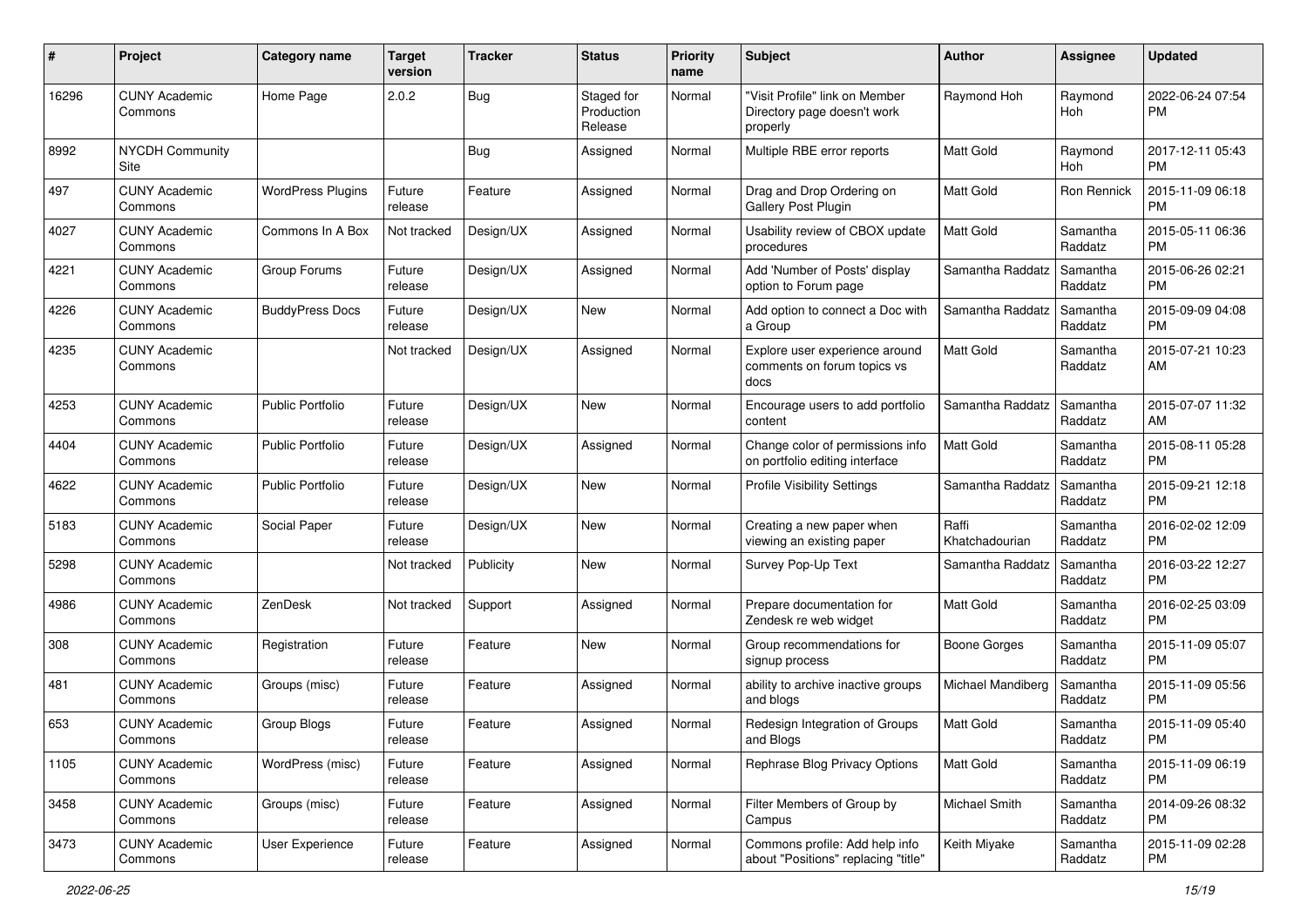| #     | Project                         | <b>Category name</b>        | <b>Target</b><br>version | <b>Tracker</b> | <b>Status</b>        | <b>Priority</b><br>name | Subject                                                                                                                                      | Author              | <b>Assignee</b>     | <b>Updated</b>                |
|-------|---------------------------------|-----------------------------|--------------------------|----------------|----------------------|-------------------------|----------------------------------------------------------------------------------------------------------------------------------------------|---------------------|---------------------|-------------------------------|
| 5225  | <b>CUNY Academic</b><br>Commons | Registration                | Future<br>release        | Feature        | Assigned             | Normal                  | On-boarding Issues                                                                                                                           | Luke Waltzer        | Samantha<br>Raddatz | 2016-02-12 02:58<br>PM        |
| 5397  | <b>CUNY Academic</b><br>Commons | Social Paper                | Future<br>release        | Feature        | New                  | Normal                  | frustrating to have to<br>enable/disable in SP                                                                                               | Marilyn Weber       | Samantha<br>Raddatz | 2016-04-20 03:39<br><b>PM</b> |
| 4661  | <b>CUNY Academic</b><br>Commons | User Experience             | Future<br>release        | <b>Bug</b>     | Assigned             | Normal                  | Simplify Events text                                                                                                                         | <b>Matt Gold</b>    | Samantha<br>Raddatz | 2015-10-02 09:06<br><b>PM</b> |
| 5317  | <b>CUNY Academic</b><br>Commons | Group Blogs                 | Not tracked              | Bug            | Reporter<br>Feedback | Normal                  | Notifications of New Post Didn't<br>Come                                                                                                     | Luke Waltzer        | Samantha<br>Raddatz | 2016-03-21 10:41<br><b>PM</b> |
| 10439 | <b>CUNY Academic</b><br>Commons | Design                      | 2.1.0                    | Design/UX      | New                  | Normal                  | Create Style Guide for Commons                                                                                                               | Sonja Leix          | Sara Cannon         | 2022-06-23 06:20<br><b>PM</b> |
| 10580 | <b>CUNY Academic</b><br>Commons | Information<br>Architecture | Future<br>release        | Design/UX      | New                  | Normal                  | Primary nav item review                                                                                                                      | <b>Boone Gorges</b> | Sara Cannon         | 2021-11-19 12:37<br><b>PM</b> |
| 2612  | <b>CUNY Academic</b><br>Commons |                             | Not tracked              | Publicity      | Assigned             | Normal                  | Pinterest site for the Commons                                                                                                               | local admin         | Sarah<br>Morgano    | 2016-03-04 11:19<br>AM        |
| 3510  | <b>CUNY Academic</b><br>Commons | Publicity                   | 1.7                      | Publicity      | Assigned             | Normal                  | Post on the News Blog re: 'My<br>Commons'                                                                                                    | Micki Kaufman       | Sarah<br>Morgano    | 2014-10-15 11:18<br>AM        |
| 3511  | <b>CUNY Academic</b><br>Commons | Publicity                   | 1.7                      | Publicity      | Assigned             | Normal                  | Social media for 1.7                                                                                                                         | Micki Kaufman       | Sarah<br>Morgano    | 2014-10-14 03:32<br><b>PM</b> |
| 5826  | <b>CUNY Academic</b><br>Commons | <b>WordPress Plugins</b>    | Future<br>release        | Support        | Reporter<br>Feedback | Normal                  | <b>Remove Subscription Options</b><br>plugin from directory                                                                                  | Sarah Morgano       | Sarah<br>Morgano    | 2016-10-21 04:14<br><b>PM</b> |
| 4222  | <b>CUNY Academic</b><br>Commons | User Experience             | Future<br>release        | Design/UX      | New                  | Normal                  | Add information to 'Delete<br>Account' page                                                                                                  | Samantha Raddatz    | scott voth          | 2015-06-26 11:35<br>AM        |
| 3524  | <b>CUNY Academic</b><br>Commons | Documentation               | Not tracked              | Documentation  | Assigned             | Normal                  | Post describing all you can do<br>when starting up a new<br>blog/group                                                                       | Matt Gold           | scott voth          | 2014-10-04 12:56<br><b>PM</b> |
| 3565  | <b>CUNY Academic</b><br>Commons | My Commons                  | Not tracked              | Documentation  | New                  | Normal                  | Load Newest inconsistencies                                                                                                                  | Chris Stein         | scott voth          | 2015-11-09 01:16<br><b>PM</b> |
| 636   | <b>CUNY Academic</b><br>Commons | WordPress (misc)            | Not tracked              | Support        | Assigned             | Normal                  | Create Lynda.com-like Table of<br>Contents for Prospective Tutorial<br>Screencasts                                                           | <b>Matt Gold</b>    | scott voth          | 2016-02-23 03:12<br><b>PM</b> |
| 11883 | <b>CUNY Academic</b><br>Commons | Help/Codex                  | Not tracked              | Support        | New                  | Normal                  | Need Embedding Help Page<br>Update (Tableau)                                                                                                 | Anthony Wheeler     | scott voth          | 2019-09-24 08:49<br>AM        |
| 12247 | <b>CUNY Academic</b><br>Commons | Publicity                   | Not tracked              | Support        | New                  | Normal                  | Screenshot of First Commons<br>Homepage                                                                                                      | scott voth          | scott voth          | 2020-01-14 12:08<br>PM        |
| 6115  | <b>CUNY Academic</b><br>Commons | Publicity                   | Not tracked              | Feature        | Assigned             | Normal                  | create digital signage for GC                                                                                                                | Matt Gold           | scott voth          | 2016-10-11 10:09<br><b>PM</b> |
| 9908  | <b>CUNY Academic</b><br>Commons |                             | Not tracked              | Feature        | New                  | Normal                  | Is it possible to send email<br>updates to users (or an email<br>address not on the list) for only a<br>single page AFTER being<br>prompted? | Michael Shields     | scott voth          | 2018-06-11 01:34<br><b>PM</b> |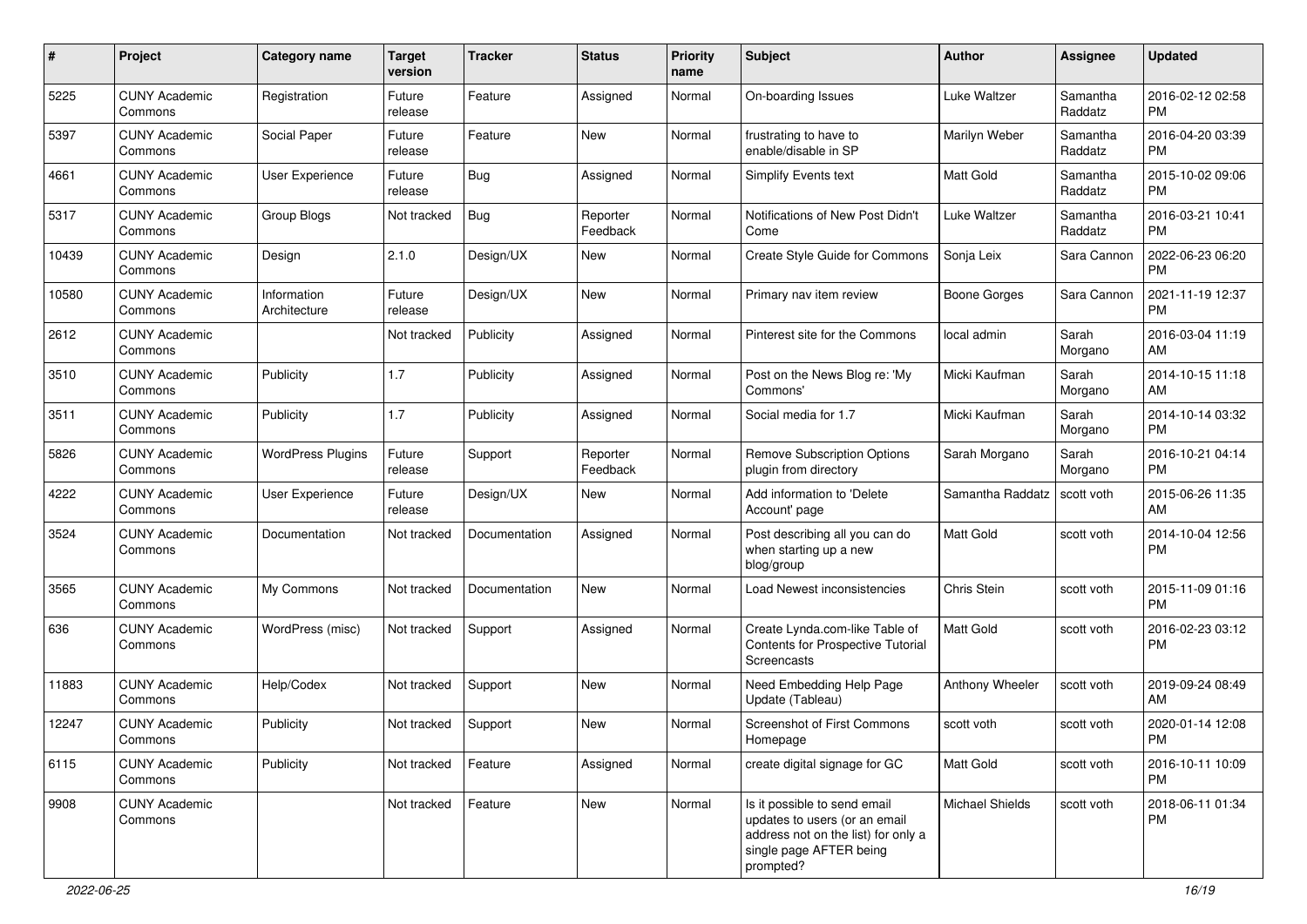| #     | Project                         | <b>Category name</b>     | Target<br>version | <b>Tracker</b> | <b>Status</b>        | <b>Priority</b><br>name | <b>Subject</b>                                                     | <b>Author</b>      | <b>Assignee</b>     | <b>Updated</b>                |
|-------|---------------------------------|--------------------------|-------------------|----------------|----------------------|-------------------------|--------------------------------------------------------------------|--------------------|---------------------|-------------------------------|
| 14394 | <b>CUNY Academic</b><br>Commons |                          | Not tracked       | Feature        | <b>New</b>           | Normal                  | Commons News Site - redesign                                       | scott voth         | scott voth          | 2021-09-14 10:46<br>AM        |
| 14787 | <b>CUNY Academic</b><br>Commons | Plugin Packages          | Future<br>release | Feature        | <b>New</b>           | Normal                  | Creating a "Design" plugin<br>package                              | Laurie Hurson      | scott voth          | 2022-04-27 04:56<br><b>PM</b> |
| 4070  | <b>CUNY Academic</b><br>Commons | Analytics                | Not tracked       | Support        | Assigned             | Normal                  | Request for JITP site analytics                                    | Matt Gold          | Seth Persons        | 2016-02-23 03:09<br><b>PM</b> |
| 4635  | <b>CUNY Academic</b><br>Commons | Authentication           | Future<br>release | Feature        | <b>New</b>           | Normal                  | Allow non-WP authentication                                        | Boone Gorges       | Sonja Leix          | 2019-03-01 02:05<br><b>PM</b> |
| 11789 | <b>CUNY Academic</b><br>Commons | Courses                  | Future<br>release | Feature        | <b>New</b>           | Normal                  | Ability to remove item from<br>Courses list                        | Laurie Hurson      | Sonja Leix          | 2019-09-24 12:28<br><b>PM</b> |
| 11834 | <b>CUNY Academic</b><br>Commons | <b>Group Files</b>       | Future<br>release | Feature        | New                  | Normal                  | Improved tools for managing<br>group file folders                  | Boone Gorges       | Sonja Leix          | 2019-09-06 03:55<br><b>PM</b> |
| 6665  | <b>CUNY Academic</b><br>Commons |                          | Not tracked       | Publicity      | <b>New</b>           | Normal                  | Dead Link in 1.10 announcement<br>post                             | Paige Dupont       | Stephen Real        | 2016-12-01 03:11<br><b>PM</b> |
| 5316  | <b>CUNY Academic</b><br>Commons | <b>User Experience</b>   | Future<br>release | Feature        | Assigned             | Normal                  | Prompt user email address<br>updates                               | Matt Gold          | <b>Stephen Real</b> | 2016-12-21 03:30<br><b>PM</b> |
| 9643  | <b>CUNY Academic</b><br>Commons | Publicity                | Not tracked       | Feature        | <b>New</b>           | Normal                  | Create a page on the Commons<br>for logos etc.                     | Stephen Real       | Stephen Real        | 2018-04-24 10:53<br>AM        |
| 8440  | <b>CUNY Academic</b><br>Commons | Onboarding               | Not tracked       | Bug            | <b>New</b>           | Normal                  | Create Test Email Accounts for<br><b>Onboarding Project</b>        | Stephen Real       | <b>Stephen Real</b> | 2017-08-01 09:49<br><b>PM</b> |
| 3090  | <b>CUNY Academic</b><br>Commons | Twitter page             | Future<br>release | Feature        | Assigned             | Normal                  | Prevent Retweets from showing<br>up on Commons twitter page        | Matt Gold          | <b>Tahir Butt</b>   | 2016-10-24 11:31<br>AM        |
| 6426  | <b>CUNY Academic</b><br>Commons | Spam/Spam<br>Prevention  | Future<br>release | Feature        | Assigned             | Normal                  | Force captcha on all comments?                                     | Matt Gold          | <b>Tahir Butt</b>   | 2016-10-24 02:06<br><b>PM</b> |
| 5581  | <b>CUNY Academic</b><br>Commons | Analytics                | Future<br>release | Feature        | Assigned             | Normal                  | Explore alternatives to Google<br>Analytics                        | <b>Matt Gold</b>   | Valerie<br>Townsend | 2020-04-17 03:12<br><b>PM</b> |
| 5679  | <b>CUNY Academic</b><br>Commons | Analytics                | Not tracked       | Feature        | New                  | Normal                  | Logged In Users for GA                                             | Valerie Townsend   | Valerie<br>Townsend | 2016-06-11 09:49<br>AM        |
| 13912 | <b>CUNY Academic</b><br>Commons |                          | Not tracked       | Feature        | Hold                 | Low                     | posting "missed schedule"                                          | Marilyn Weber      |                     | 2021-02-23 10:46<br>AM        |
| 6356  | <b>CUNY Academic</b><br>Commons | <b>WordPress Plugins</b> | Future<br>release | Bug            | Reporter<br>Feedback | Low                     | Should Subscribe2 be<br>deprecated?                                | Luke Waltzer       |                     | 2017-03-20 12:20<br><b>PM</b> |
| 2577  | <b>NYCDH Community</b><br>Site  |                          |                   | Feature        | Assigned             | Low                     | Investigate Potential to Add Links<br>to the Forum                 | <b>Mark Newton</b> | Alex Gil            | 2013-05-16 09:40<br><b>PM</b> |
| 2576  | <b>NYCDH Community</b><br>Site  |                          |                   | Bug            | Hold                 | Low                     | Test Next Button in Javascript<br><b>Tutorial Under Activities</b> | Mark Newton        | Alex Gil            | 2013-05-18 02:55<br><b>PM</b> |
| 58    | <b>CUNY Academic</b><br>Commons | BuddyPress (misc)        | Future<br>release | Feature        | Assigned             | Low                     | Make member search sortable by<br>last name                        | Roberta Brody      | Boone<br>Gorges     | 2010-08-26 02:38<br>PM        |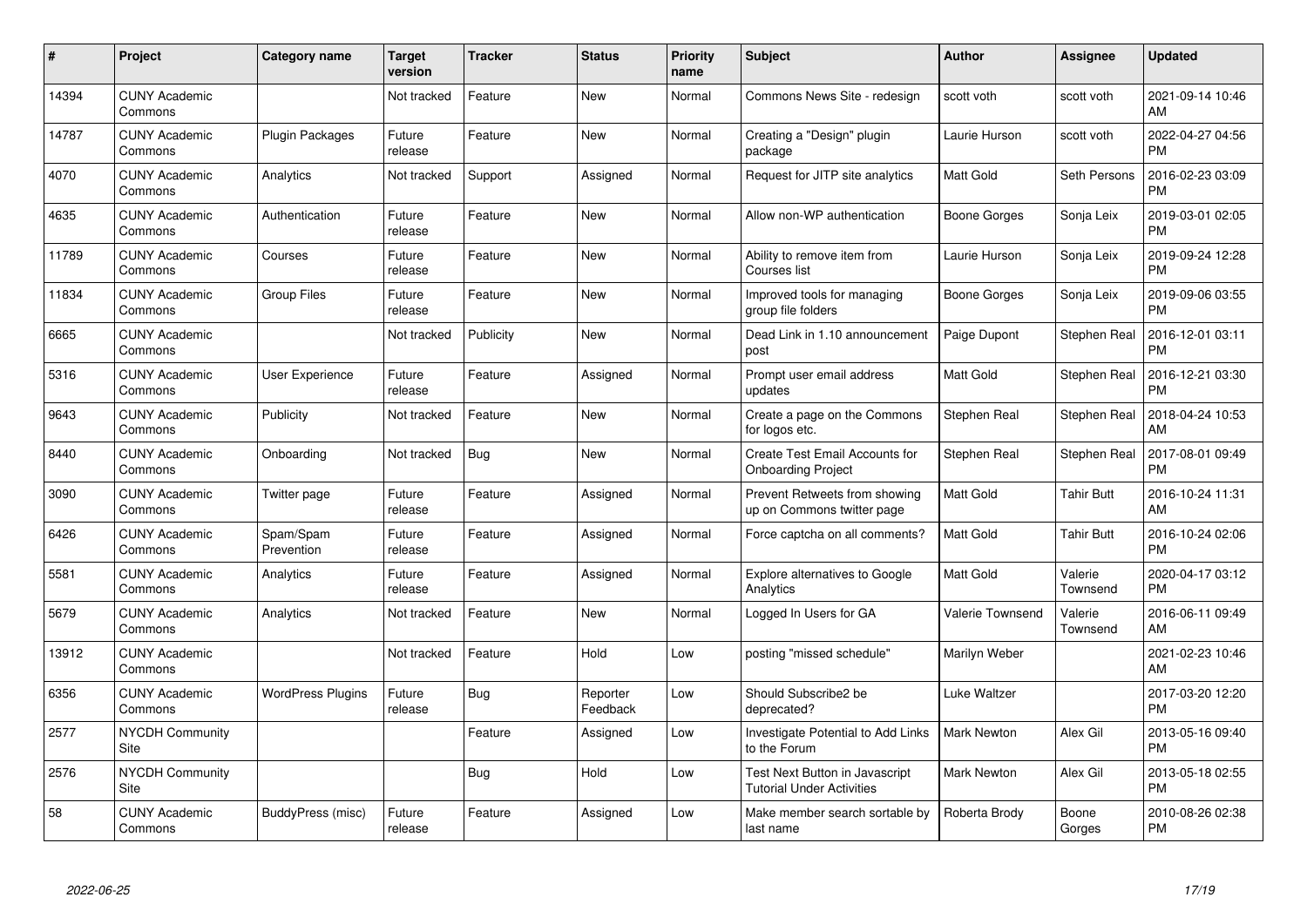| $\#$ | <b>Project</b>                  | Category name            | <b>Target</b><br>version | <b>Tracker</b> | <b>Status</b>        | <b>Priority</b><br>name | <b>Subject</b>                                                                                  | Author              | <b>Assignee</b>   | <b>Updated</b>                |
|------|---------------------------------|--------------------------|--------------------------|----------------|----------------------|-------------------------|-------------------------------------------------------------------------------------------------|---------------------|-------------------|-------------------------------|
| 519  | <b>CUNY Academic</b><br>Commons | <b>BuddyPress Docs</b>   | Future<br>release        | Feature        | Assigned             | Low                     | TOC for individual docs - for new<br>BP "wiki-like" plugin                                      | scott voth          | Boone<br>Gorges   | 2015-11-09 05:54<br><b>PM</b> |
| 1165 | <b>CUNY Academic</b><br>Commons | <b>Email Invitations</b> | Future<br>release        | Feature        | Assigned             | Low                     | Allow saved lists of invitees under<br>Send Invites                                             | <b>Boone Gorges</b> | Boone<br>Gorges   | 2015-11-09 06:03<br><b>PM</b> |
| 1166 | <b>CUNY Academic</b><br>Commons | <b>Email Invitations</b> | Future<br>release        | Feature        | <b>New</b>           | Low                     | Better organizational tools for<br>Sent Invites                                                 | Boone Gorges        | Boone<br>Gorges   | 2015-11-09 06:02<br><b>PM</b> |
| 1167 | <b>CUNY Academic</b><br>Commons | <b>Email Invitations</b> | Future<br>release        | Feature        | <b>New</b>           | Low                     | Allow email invitations to be<br>resent                                                         | Boone Gorges        | Boone<br>Gorges   | 2015-11-12 12:53<br>AM        |
| 1417 | <b>CUNY Academic</b><br>Commons | <b>BuddyPress Docs</b>   | Future<br>release        | Feature        | Assigned             | Low                     | <b>Bulk actions for BuddyPress Docs</b>                                                         | <b>Boone Gorges</b> | Boone<br>Gorges   | 2016-10-17 10:41<br><b>PM</b> |
| 1562 | <b>CUNY Academic</b><br>Commons | <b>WordPress Plugins</b> | Future<br>release        | Feature        | Assigned             | Low                     | Play with NYT Collaborative<br><b>Authoring Tool</b>                                            | Matt Gold           | Boone<br>Gorges   | 2015-01-05 08:47<br><b>PM</b> |
| 2013 | <b>CUNY Academic</b><br>Commons | <b>Public Portfolio</b>  | Future<br>release        | Feature        | Assigned             | Low                     | Have Profile Privacy Options<br>show up only for filled-in fields                               | Matt Gold           | Boone<br>Gorges   | 2015-11-09 06:09<br><b>PM</b> |
| 2223 | <b>CUNY Academic</b><br>Commons | <b>WordPress Plugins</b> | Future<br>release        | Feature        | Assigned             | Low                     | Add Participad to the CUNY<br><b>Academic Commons</b>                                           | Matt Gold           | Boone<br>Gorges   | 2014-09-17 10:03<br><b>PM</b> |
| 2325 | <b>CUNY Academic</b><br>Commons | BuddyPress (misc)        | Future<br>release        | Feature        | Assigned             | Low                     | Profile should have separate<br>fields for first/last names                                     | local admin         | Boone<br>Gorges   | 2015-11-09 06:09<br><b>PM</b> |
| 2610 | <b>CUNY Academic</b><br>Commons | Group Invitations        | Future<br>release        | Feature        | Assigned             | Low                     | Request: Custom invitation<br>message to group invites                                          | local admin         | Boone<br>Gorges   | 2015-11-09 06:13<br><b>PM</b> |
| 3048 | <b>CUNY Academic</b><br>Commons | <b>Public Portfolio</b>  | Future<br>release        | Feature        | <b>New</b>           | Low                     | Images for rich text profile fields                                                             | <b>Boone Gorges</b> | Boone<br>Gorges   | 2014-02-19 12:56<br><b>PM</b> |
| 3080 | <b>CUNY Academic</b><br>Commons | <b>Group Files</b>       | Future<br>release        | Feature        | Assigned             | Low                     | Create a system to keep track of<br>file changes                                                | <b>Matt Gold</b>    | Boone<br>Gorges   | 2014-02-26 10:04<br><b>PM</b> |
| 3615 | <b>CUNY Academic</b><br>Commons | Redmine                  | Not tracked              | Feature        | <b>New</b>           | Low                     | Create Redmine issues via email                                                                 | Dominic Giglio      | Boone<br>Gorges   | 2017-11-16 11:36<br>AM        |
| 5052 | <b>CUNY Academic</b><br>Commons | Social Paper             | Future<br>release        | Feature        | <b>New</b>           | Low                     | Sentence by sentence or line by<br>line comments (SP suggestion #3)                             | Marilyn Weber       | Boone<br>Gorges   | 2016-02-11 10:24<br><b>PM</b> |
| 6389 | <b>CUNY Academic</b><br>Commons | <b>BuddyPress Docs</b>   | Future<br>release        | Feature        | <b>New</b>           | Low                     | Make Discussion Area Visible<br>When Editing a Doc                                              | Luke Waltzer        | Boone<br>Gorges   | 2016-10-21 04:16<br><b>PM</b> |
| 8675 | <b>CUNY Academic</b><br>Commons | <b>User Onboarding</b>   | Future<br>release        | <b>Bug</b>     | Reporter<br>Feedback | Low                     | Add new User search screen calls<br>for the input of email address but<br>doesn't work with one | Paul Hebert         | Boone<br>Gorges   | 2017-10-11 11:17<br>AM        |
| 2618 | <b>NYCDH Community</b><br>Site  |                          |                          | <b>Bug</b>     | Assigned             | Low                     | Mark blogs as spam when created   Matt Gold<br>by users marked as spam                          |                     | Boone<br>Gorges   | 2013-06-09 11:38<br><b>PM</b> |
| 3354 | <b>CUNY Academic</b><br>Commons | <b>Group Files</b>       | Future<br>release        | Feature        | Assigned             | Low                     | Allow Group Download of Multiple   Matt Gold<br><b>Selected Files</b>                           |                     | Chris Stein       | 2014-08-01 08:50<br>AM        |
| 940  | <b>CUNY Academic</b><br>Commons | Redmine                  | Future<br>release        | Feature        | Assigned             | Low                     | Communication with users after<br>releases                                                      | <b>Matt Gold</b>    | Dominic<br>Giglio | 2012-09-09 04:36<br><b>PM</b> |